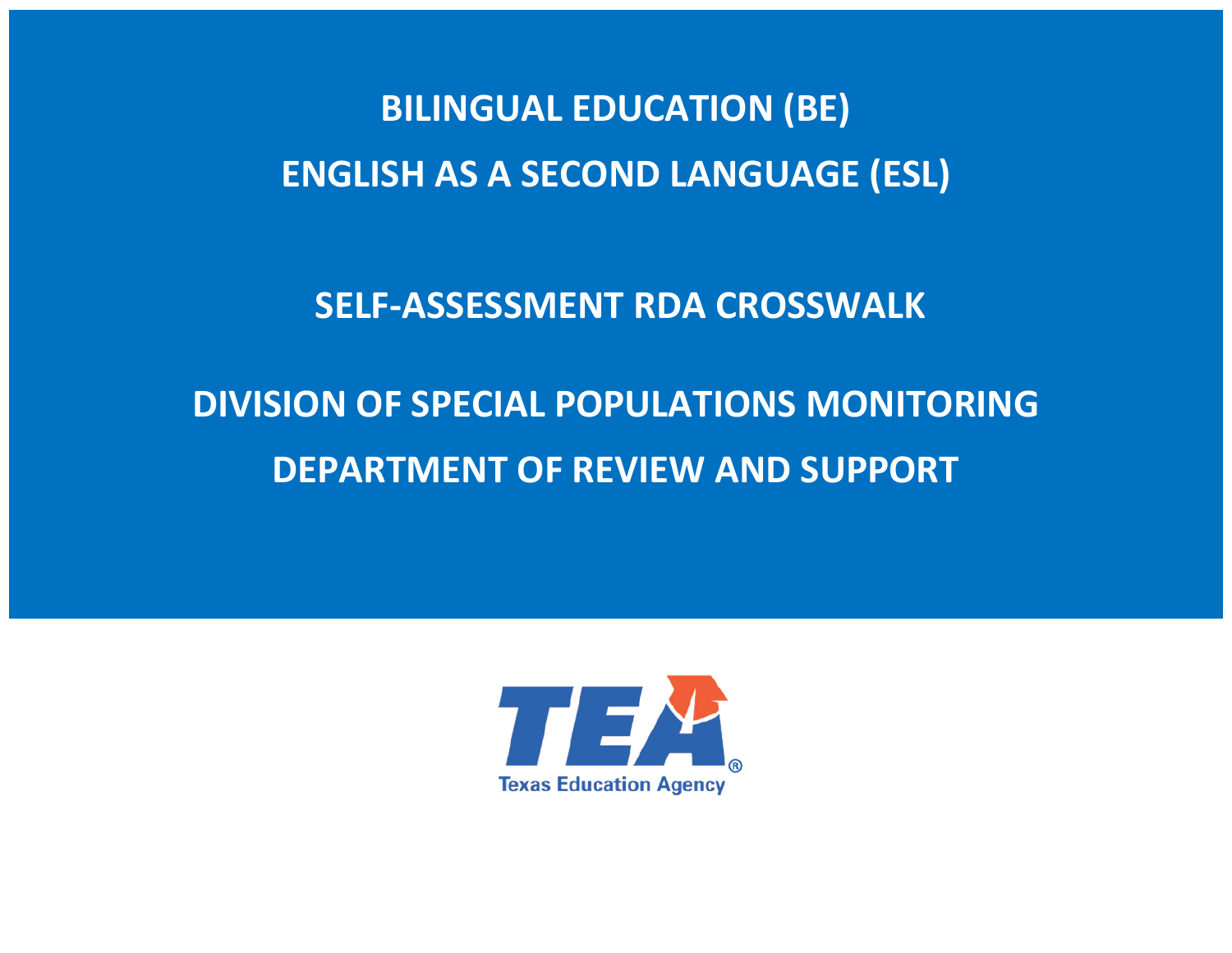## Table of Contents

| I.   |  |
|------|--|
| I.   |  |
| I.   |  |
| I.   |  |
| I.   |  |
| I.   |  |
| I.   |  |
| I.   |  |
| I.   |  |
| I.   |  |
| I.   |  |
| I.   |  |
| I.   |  |
| I.   |  |
| I.   |  |
| ΙΙ.  |  |
| II.  |  |
| III. |  |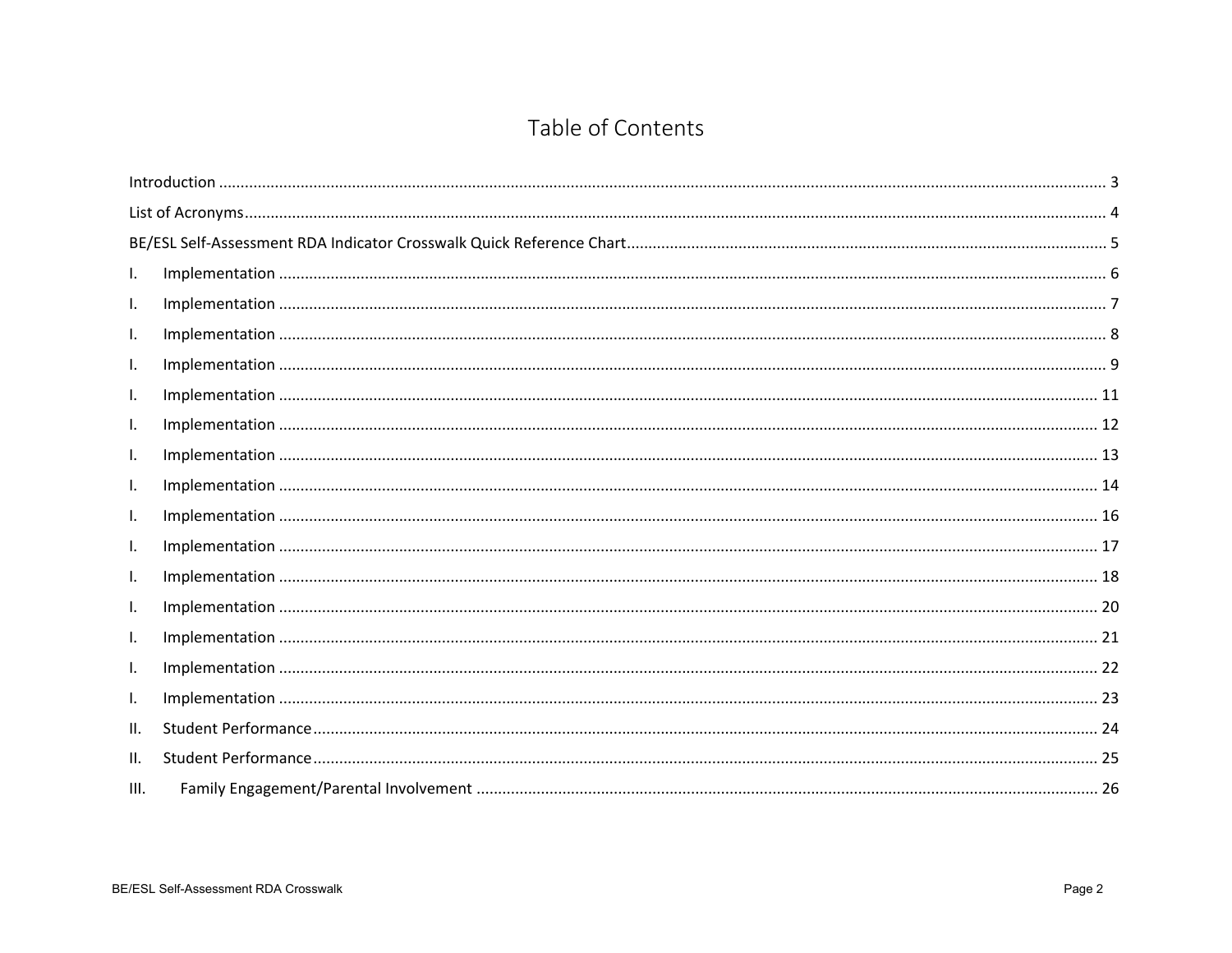#### <span id="page-2-0"></span>Introduction

The purpose of the BE/ESL self-assessment results driving accountability (RDA) crosswalk is to assist LEA leadership teams in evaluating and improving their bilingual education (BE) and/or English as a second language (ESL) program(s). The self-assessment RDA crosswalk is intended to help the leadership team who has previously completed the BE/ESL self-assessment to address specific areas of continuous improvement related to RDA indicator(s) performance level(s) and the self-assessment process.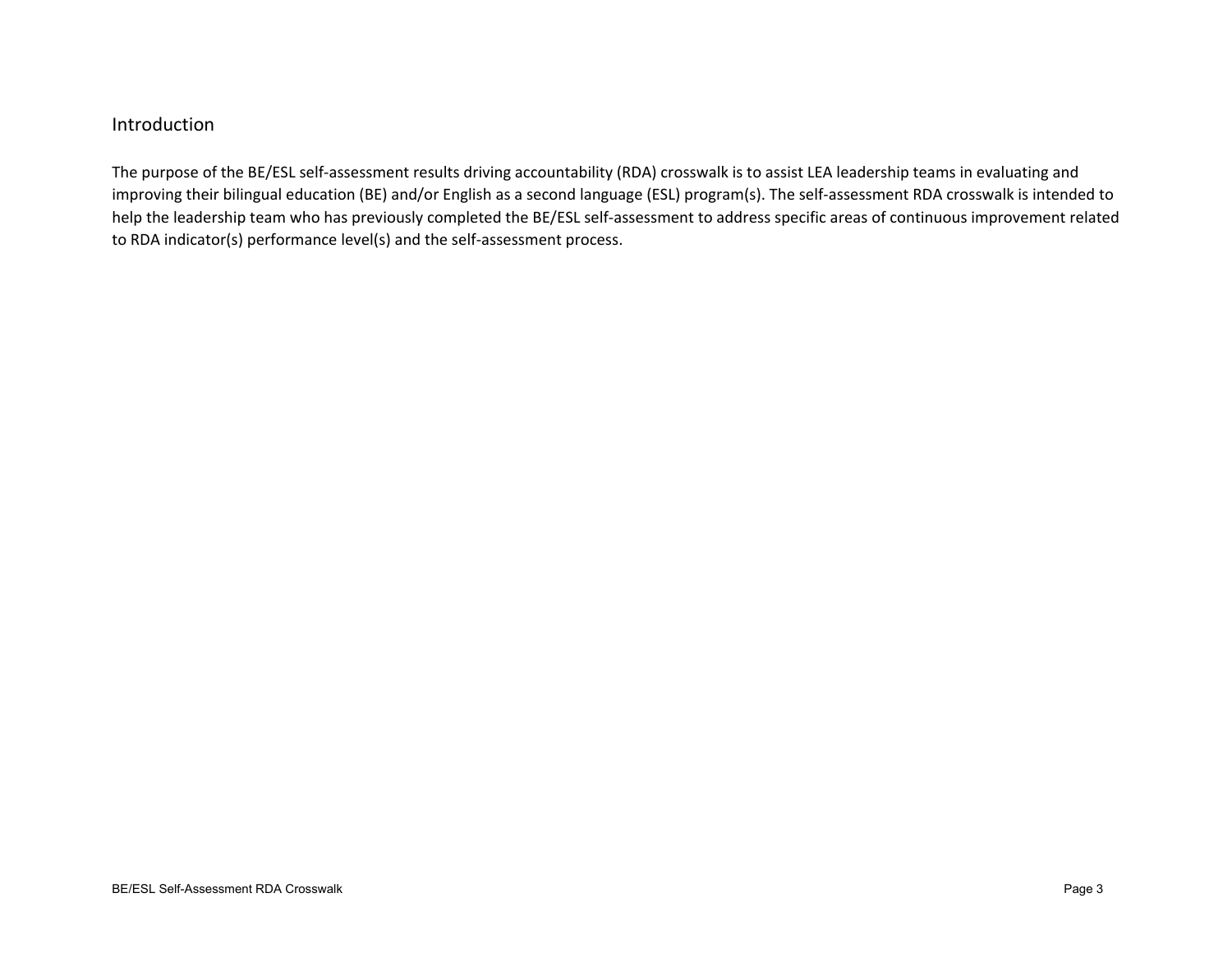#### <span id="page-3-0"></span>List of Acronyms

- ARD Admission, Review and Dismissal
- BE/ESL Bilingual Education/English as a Second Language
- CTE Career and Technical Education
- DLI Dual Language Immersion
- EB Students Emergent Bilingual Students (LEP/EL)
- ELPS English Language Proficiency Standards
- ESSA Every Student Succeeds Act
- L1 Primary Language
- L2 Second Language
- LEA Local Education Agency
- LPAC Language Proficiency Assessment Committee
- SIFE Students with Interrupted Formal Education
- SLA Second Language Acquisition
- STAAR State of Texas Assessments of Academic Readiness
- STAAR ALT 2 State of Texas Assessments of Academic Readiness Alternate 2 Assessment
- TEA Texas Education Agency
- TEKS Texas Essential Knowledge and Skills
- TELPAS Texas English Language Proficiency Assessment System
- TELPAS ALT Texas English Language Proficiency Assessment System Alternate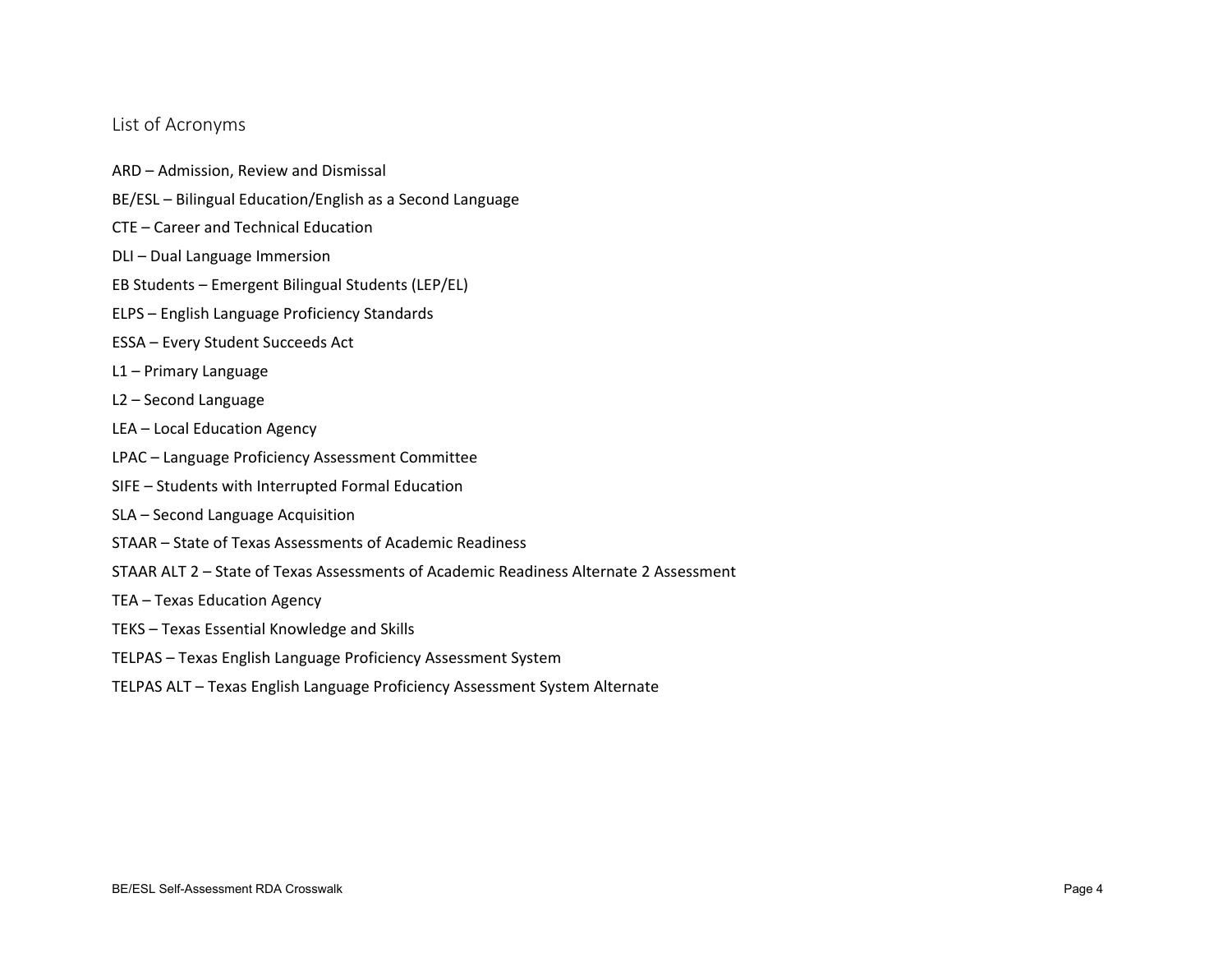#### <span id="page-4-0"></span>BE/ESL Self-Assessment RDA Indicator Crosswalk Quick Reference Chart

| BE/ESL Self-Assessment Strategy                      |              | <b>RDA Indicators</b> |              |                    |   |    |                         |                |                    |              |              |
|------------------------------------------------------|--------------|-----------------------|--------------|--------------------|---|----|-------------------------|----------------|--------------------|--------------|--------------|
| $\overline{\mathbf{z}}$<br>4                         |              |                       |              |                    |   | 11 |                         |                |                    |              |              |
| Implementation                                       | $\mathbf{1}$ | $\overline{2}$        | 3            |                    | 5 | 6  |                         | 8              | 9                  | 10           |              |
| 1. Alignment of Mission, Policies, and Procedures    |              |                       |              |                    |   |    |                         |                |                    |              |              |
| 2. Program Models                                    | X            | X                     |              | X                  |   | X  | X                       | $\mathsf{x}$   | $\mathsf{X}$       | $\mathsf{X}$ |              |
| 3. Equitable Participation                           | X            | $\mathsf{x}$          |              | X                  | X | X  | X                       | $\mathsf{X}$   | $\mathsf{X}$       |              |              |
| 4. Supports for At-Risk Students                     | X            | $\mathsf{X}$          |              | X                  | X | X  | X                       | $\mathsf{X}$   | $\sf X$            | $\mathsf{X}$ |              |
| 5. Implementation of ELPS                            | Χ            | $\mathsf{X}$          | $\mathsf{X}$ |                    |   | X  | X                       | $\mathsf{x}$   |                    |              |              |
| 6. Instructional Placement                           | X            | $\mathsf{X}$          |              |                    |   | X  | X                       | $\mathsf{x}$   |                    |              |              |
| 7. Instructional Materials                           |              |                       |              |                    |   |    |                         |                |                    |              |              |
| 8. Planning, Monitoring, and Support                 | X            | $\pmb{\chi}$          | $\mathsf{X}$ | $\pmb{\mathsf{X}}$ |   | X  | X                       | $\mathsf{X}$   | $\mathsf{X}$       | $\mathsf{X}$ | $\mathsf{X}$ |
| 9. Acquisition and Retention of Staff                |              |                       |              |                    |   |    |                         |                |                    |              |              |
| 10. Staff Development Needs Assessments              | X            | X                     |              | X                  |   | X  | X                       | X              |                    |              |              |
| 11. Language Proficiency Assessment Committee (LPAC) | X            | X                     | $\mathsf{X}$ | X                  | X | X  | X                       | X              | X                  | $\mathsf{X}$ | $\mathsf{X}$ |
| 12. Home Language Survey (HLS)                       |              |                       |              |                    |   |    |                         |                |                    |              |              |
| 13. DLI Program Evaluation                           | X            | $\mathsf{X}$          |              | X                  |   | X  | X                       | $\mathsf{X}$   | $\mathsf{X}$       | $\mathsf{X}$ |              |
| 14. ESL Program Evaluation                           | X            | $\mathsf{x}$          |              | X                  |   | X  | X                       | $\overline{X}$ | $\mathsf{x}$       | $\mathsf{x}$ |              |
| 15. Transitional Bilingual Education                 | X            | Χ                     |              | X                  |   | X  | X                       | $\mathsf{X}$   | $\mathsf{X}$       | $\mathsf{X}$ |              |
|                                                      |              |                       |              |                    |   |    |                         |                |                    |              |              |
| <b>Student Performance</b>                           | $\mathbf{1}$ | $\overline{2}$        | 3            | 4                  | 5 | 6  | $\overline{\mathbf{z}}$ | 8              | 9                  | 10           | 11           |
| 1. State Assessment Data Analysis                    | X            | X                     | X            | X                  | X | X  |                         |                | $\mathsf{X}$       | $\mathsf{x}$ |              |
| 2. TEKS Mastery                                      | X            | X                     | X            | X                  | X | X  |                         |                | X                  | $\mathsf{X}$ |              |
| <b>Family Engagement / Parental Involvement</b>      | $\mathbf{1}$ | $\overline{2}$        | 3            | 4                  | 5 | 6  | $\overline{7}$          | 8              | 9                  | 10           | 11           |
| 1. Parental Involvement                              |              |                       |              |                    |   |    |                         |                | $\pmb{\mathsf{X}}$ | X            |              |

*X = RDA Indicator applies to the identified BE/ESL Self-Assessment Strategy X= Required for 2021-2022; X= Optional for 2021-2022; Required for 2022-2023*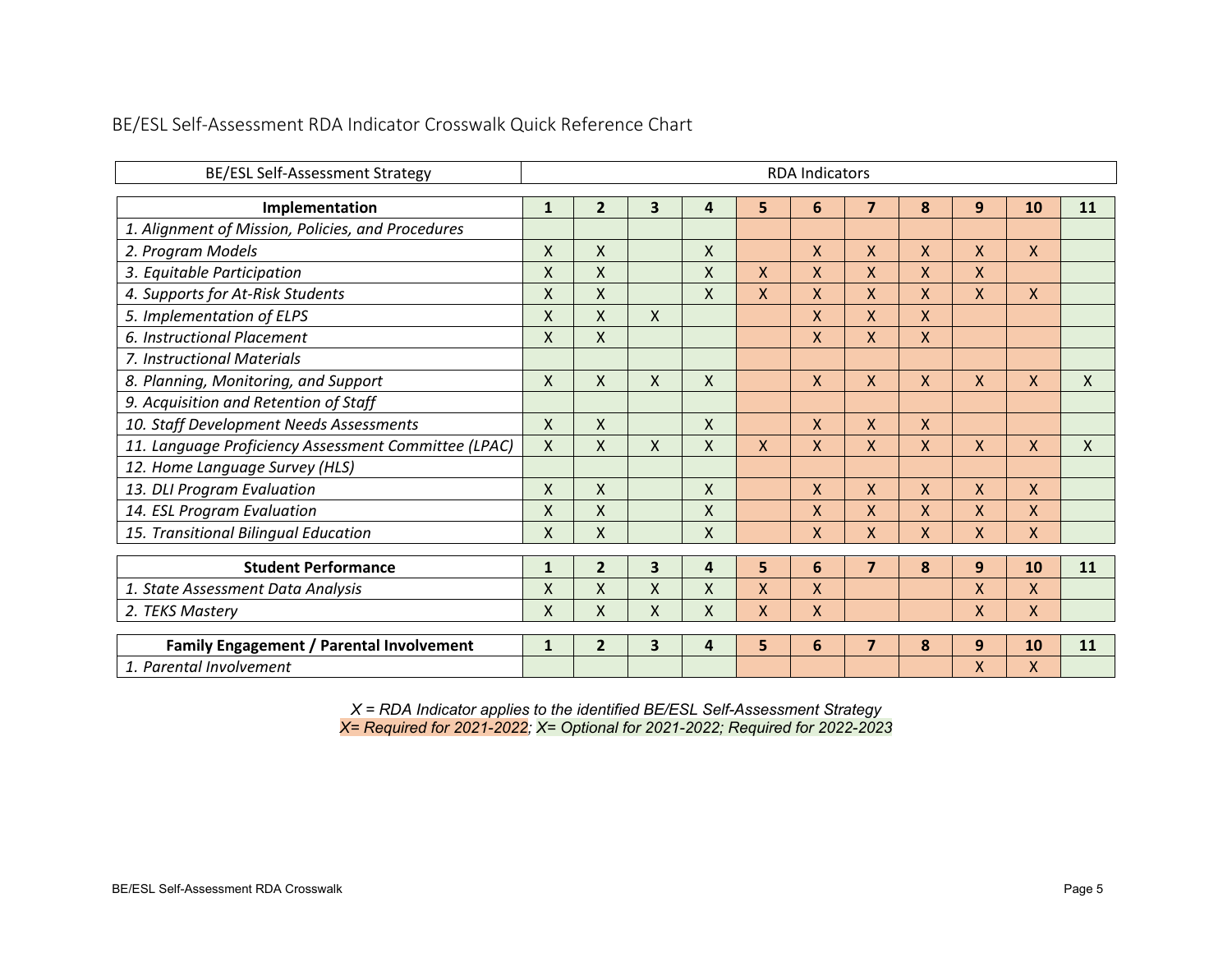<span id="page-5-0"></span>

| I. Implementation                                                                                                                                                                                                                                                                   |                      |  |  |  |
|-------------------------------------------------------------------------------------------------------------------------------------------------------------------------------------------------------------------------------------------------------------------------------------|----------------------|--|--|--|
| <b>Strategy</b>                                                                                                                                                                                                                                                                     | <b>RDA Indicator</b> |  |  |  |
| 1. Alignment of Mission, Policies, and<br><b>Procedures</b>                                                                                                                                                                                                                         |                      |  |  |  |
| Does the LEA have a clearly articulated mission<br>for BE/ESL education that is consistent with<br>the Texas Administrative Code (TAC) and Texas<br>Education Code (TEC) and does a consolidated<br>set of policies and procedures exist for<br>translating the vision into action? |                      |  |  |  |
|                                                                                                                                                                                                                                                                                     |                      |  |  |  |
| Data Source:                                                                                                                                                                                                                                                                        |                      |  |  |  |
| <b>Technical Assistance:</b>                                                                                                                                                                                                                                                        |                      |  |  |  |
| Target: As determined through the RDA                                                                                                                                                                                                                                               |                      |  |  |  |
| 19 TAC §89.1201. Policy                                                                                                                                                                                                                                                             |                      |  |  |  |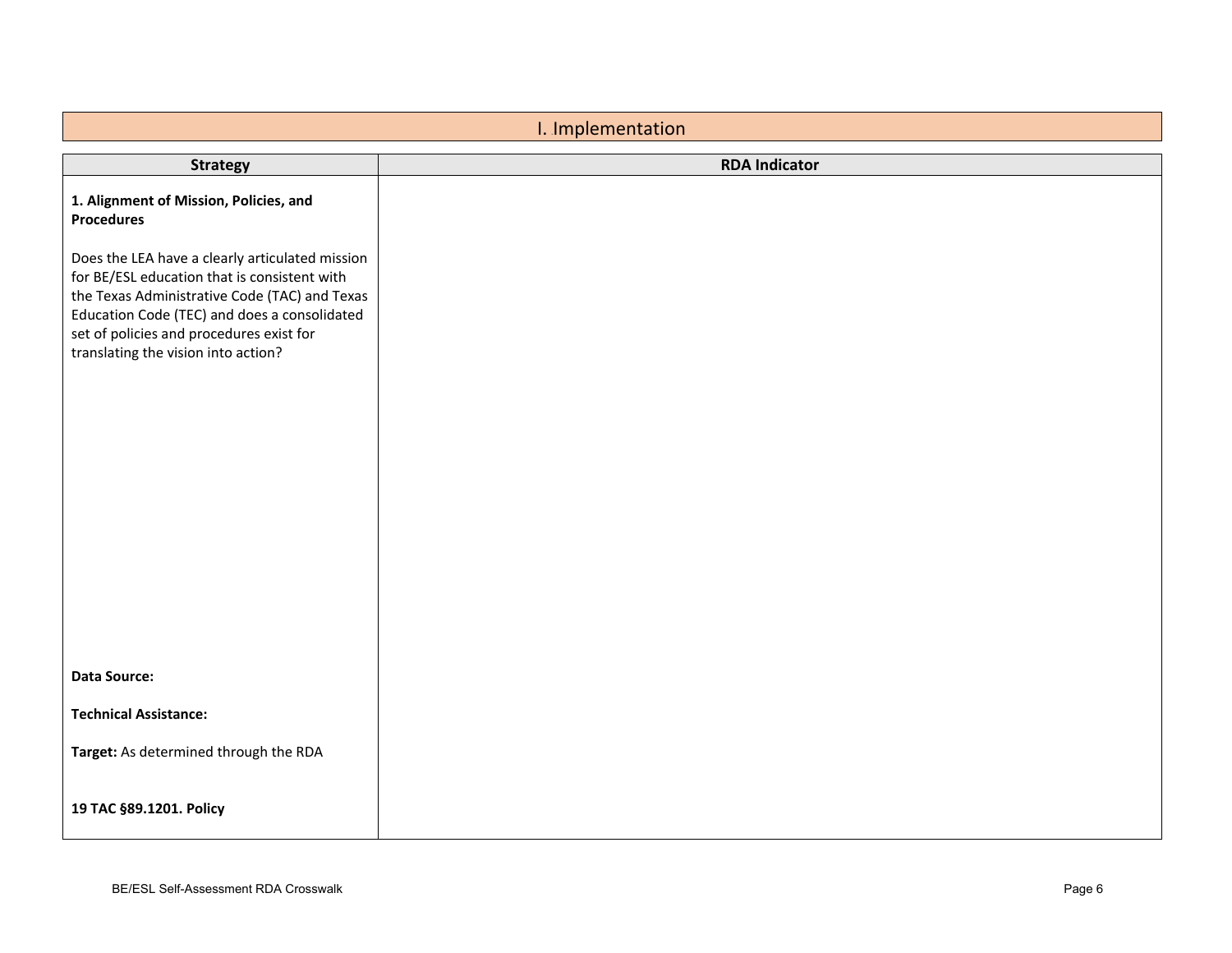<span id="page-6-0"></span>

| I. Implementation                                                            |                                                                                                                          |  |  |
|------------------------------------------------------------------------------|--------------------------------------------------------------------------------------------------------------------------|--|--|
| <b>Strategy</b>                                                              | <b>RDA Indicator</b>                                                                                                     |  |  |
|                                                                              |                                                                                                                          |  |  |
| 2. Program Models                                                            | Indicator #1 (i-v) BE STAAR 3-8 Passing Rate (Report Only - No PL Assigned)                                              |  |  |
|                                                                              | Measures the percent of students served in a Bilingual Education (BE) program who met the minimum level of satisfactory  |  |  |
| Does the LEA ensure that the program models                                  | performance or higher on the STAAR 3-8 assessments.                                                                      |  |  |
| being implemented provide means for<br>emergent bilingual students to become | Indicator #2 (i-v) ESL STAAR 3-8 Passing Rate (Report Only - No PL Assigned)                                             |  |  |
| competent in listening-comprehension,                                        | Measures the percent of students served in an English as a Second Language (ESL) program who met the minimum level of    |  |  |
| speaking, reading, and writing of the English                                | satisfactory performance or higher on the STAAR 3-8 assessments.                                                         |  |  |
| language?                                                                    |                                                                                                                          |  |  |
|                                                                              | Indicator #4 EL Dyslexia STAAR 3-8 Reading Passing Rate (Report Only - No PL Assigned)                                   |  |  |
|                                                                              | Measures the percent of English learners (ELs) identified with dyslexia who met the minimum level of satisfactory        |  |  |
|                                                                              | performance or higher on the STAAR 3-8 Reading assessment.                                                               |  |  |
|                                                                              | Indicator #6 (i-iv) EL STAAR EOC Passing Rate                                                                            |  |  |
|                                                                              | Measures the percent of English learners (ELs) who met the minimum level of satisfactory performance or higher on the    |  |  |
|                                                                              | <b>STAAR EOC assessments.</b>                                                                                            |  |  |
|                                                                              |                                                                                                                          |  |  |
|                                                                              | Indicator #7 TELPAS Reading Beginning Proficiency Level Rate                                                             |  |  |
|                                                                              | Measures the percent of English learners (ELs) tested over two years who performed at the beginning proficiency level on |  |  |
|                                                                              | the TELPAS reading assessment in the current year.                                                                       |  |  |
|                                                                              | Indicator #8 TELPAS Composite Rating Levels for Students in U.S. Schools Multiple Years                                  |  |  |
| <b>Data Source:</b>                                                          | Measures the percent of English learners (ELs) in U.S. schools multiple years who received a TELPAS Composite Rating of  |  |  |
|                                                                              | Beginning or Intermediate.                                                                                               |  |  |
| <b>Technical Assistance:</b>                                                 |                                                                                                                          |  |  |
|                                                                              | <b>Indicator #9 EL Graduation Rate</b>                                                                                   |  |  |
| <b>Target:</b> As determined through the RDA                                 | Measures the percent of English Learners (ELs) who graduated with a high school diploma in four years.                   |  |  |
|                                                                              | Indicator #10 EL Annual Dropout Rate (Grades 7-12)                                                                       |  |  |
| 19 TAC §89.1205. Required Bilingual                                          | Measures the percent of English learners (ELs) in Grades 7-12 who dropped out in a given school year.                    |  |  |
| <b>Education and English as a Second Language</b>                            |                                                                                                                          |  |  |
| <b>Programs</b>                                                              |                                                                                                                          |  |  |
|                                                                              |                                                                                                                          |  |  |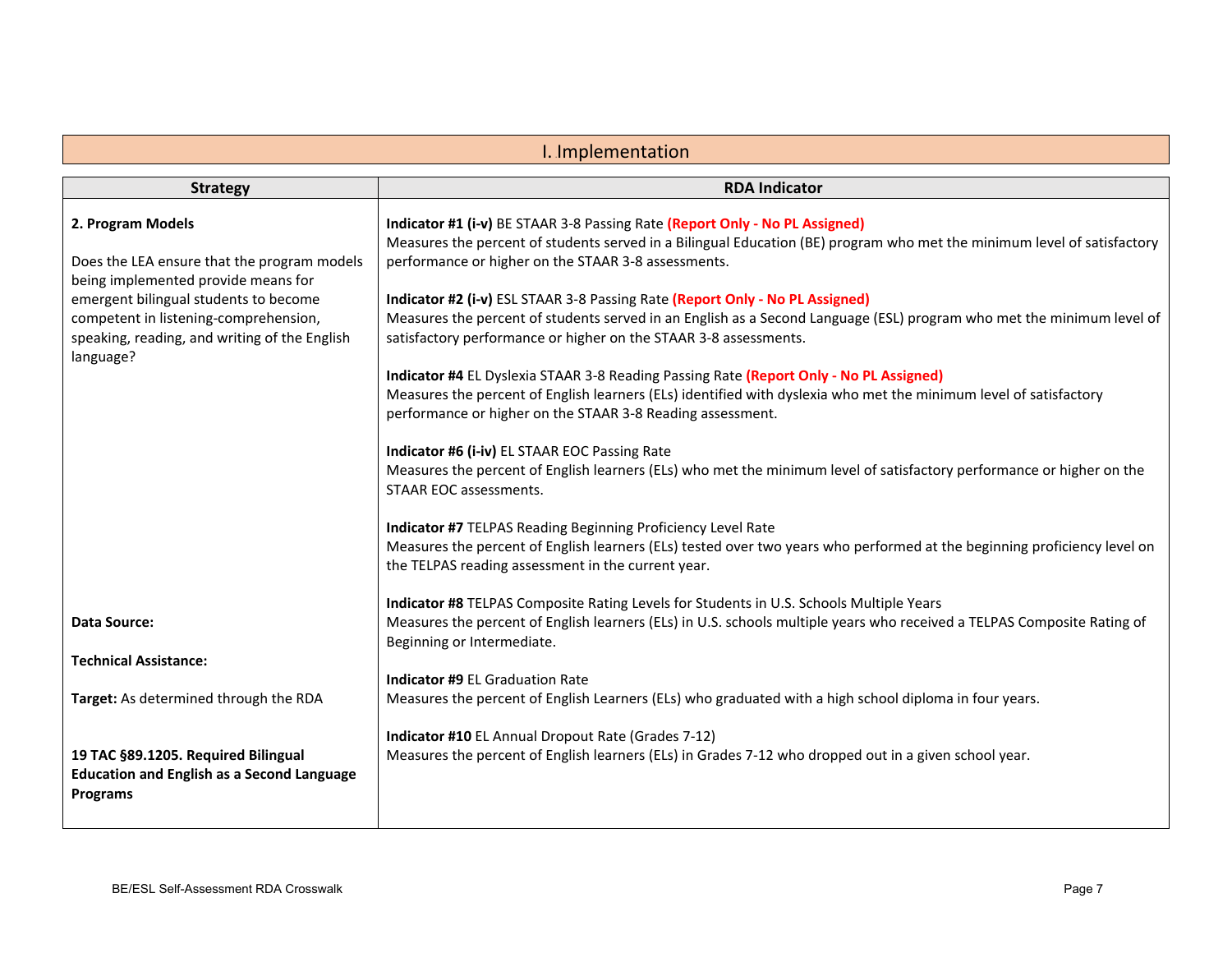<span id="page-7-0"></span>

| I. Implementation                                                                                           |                                                                                                                                                                                                                                                                           |  |  |
|-------------------------------------------------------------------------------------------------------------|---------------------------------------------------------------------------------------------------------------------------------------------------------------------------------------------------------------------------------------------------------------------------|--|--|
| <b>Strategy</b>                                                                                             | <b>RDA Indicator</b>                                                                                                                                                                                                                                                      |  |  |
| 3. Equitable Participation<br>Does the LEA ensure that the program models                                   | Indicator #1 (i-v) BE STAAR 3-8 Passing Rate (Report Only - No PL Assigned)<br>Measures the percent of students served in a Bilingual Education (BE) program who met the minimum level of satisfactory<br>performance or higher on the STAAR 3-8 assessments.             |  |  |
| utilized in schools facilitate the equitable<br>participation of emergent bilingual students?               | Indicator #2 (i-v) ESL STAAR 3-8 Passing Rate (Report Only - No PL Assigned)<br>Measures the percent of students served in an English as a Second Language (ESL) program who met the minimum level of<br>satisfactory performance or higher on the STAAR 3-8 assessments. |  |  |
|                                                                                                             | Indicator #4 EL Dyslexia STAAR 3-8 Reading Passing Rate (Report Only - No PL Assigned)<br>Measures the percent of English learners (ELs) identified with dyslexia who met the minimum level of satisfactory<br>performance or higher on the STAAR 3-8 Reading assessment. |  |  |
|                                                                                                             | Indicator #5 (i-v) EL Years-After-Reclassification (YsAR) STAAR 3-8 Passing Rate<br>Measures the percent of certain former English learners (ELs) who met the minimum level of satisfactory performance or<br>higher on the STAAR 3-8 assessments.                        |  |  |
|                                                                                                             | Indicator #6 (i-iv) EL STAAR EOC Passing Rate<br>Measures the percent of English learners (ELs) who met the minimum level of satisfactory performance or higher on the<br><b>STAAR EOC assessments.</b>                                                                   |  |  |
| <b>Data Source:</b>                                                                                         | Indicator #7 TELPAS Reading Beginning Proficiency Level Rate<br>Measures the percent of English learners (ELs) tested over two years who performed at the beginning proficiency level on<br>the TELPAS reading assessment in the current year.                            |  |  |
| <b>Technical Assistance:</b><br>Target: As determined through the RDA                                       | Indicator #8 TELPAS Composite Rating Levels for Students in U.S. Schools Multiple Years<br>Measures the percent of English learners (ELs) in U.S. schools multiple years who received a TELPAS Composite Rating of<br>Beginning or Intermediate.                          |  |  |
| 19 TAC §89.1205. Required Bilingual<br><b>Education and English as a Second Language</b><br><b>Programs</b> | <b>Indicator #9 EL Graduation Rate</b><br>Measures the percent of English Learners (ELs) who graduated with a high school diploma in four years.                                                                                                                          |  |  |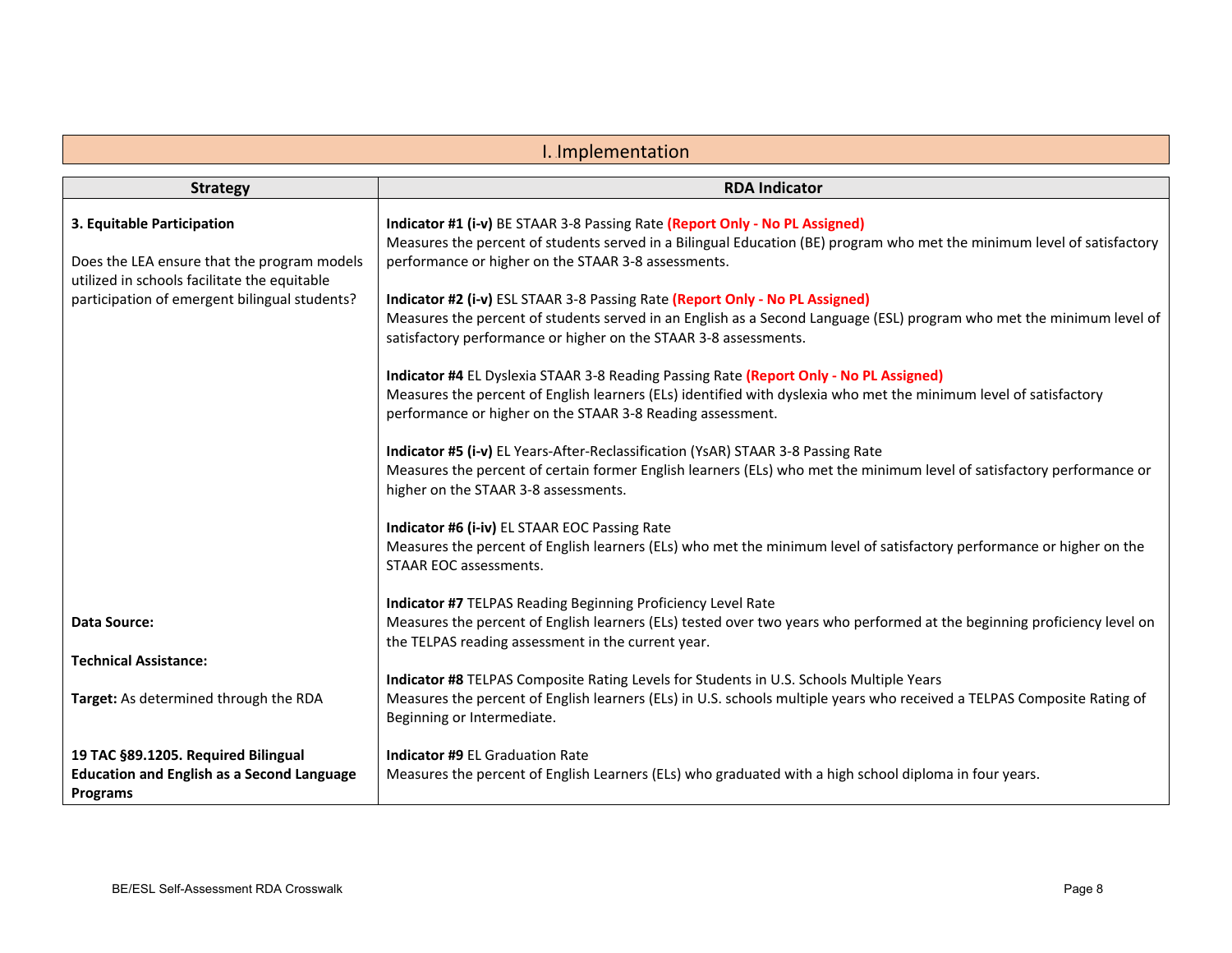<span id="page-8-0"></span>

| I. Implementation                                                                                                                                                                                                                                                                  |                                                                                                                                                                                                                                                                                                                                                                                                                                                                                                                                                                                                                                                                                                                                                                                                                                                                                                                                                                                                                                                                                                                                                                                                                                                                                                                                                                                                                                                                                                                                                                                                                                                                                                                                                                                                                                                                                                                                             |  |  |  |
|------------------------------------------------------------------------------------------------------------------------------------------------------------------------------------------------------------------------------------------------------------------------------------|---------------------------------------------------------------------------------------------------------------------------------------------------------------------------------------------------------------------------------------------------------------------------------------------------------------------------------------------------------------------------------------------------------------------------------------------------------------------------------------------------------------------------------------------------------------------------------------------------------------------------------------------------------------------------------------------------------------------------------------------------------------------------------------------------------------------------------------------------------------------------------------------------------------------------------------------------------------------------------------------------------------------------------------------------------------------------------------------------------------------------------------------------------------------------------------------------------------------------------------------------------------------------------------------------------------------------------------------------------------------------------------------------------------------------------------------------------------------------------------------------------------------------------------------------------------------------------------------------------------------------------------------------------------------------------------------------------------------------------------------------------------------------------------------------------------------------------------------------------------------------------------------------------------------------------------------|--|--|--|
| <b>Strategy</b>                                                                                                                                                                                                                                                                    | <b>RDA Indicator</b>                                                                                                                                                                                                                                                                                                                                                                                                                                                                                                                                                                                                                                                                                                                                                                                                                                                                                                                                                                                                                                                                                                                                                                                                                                                                                                                                                                                                                                                                                                                                                                                                                                                                                                                                                                                                                                                                                                                        |  |  |  |
| 4. Supports for At-Risk Students<br>How does the LEA ensure that it considers<br>program content as it relates to methods of<br>instruction, academic language development,<br>intensive nature of the program, provision of<br>services and/or support, and targeted<br>audience? | Indicator #1 (i-v) BE STAAR 3-8 Passing Rate (Report Only - No PL Assigned)<br>Measures the percent of students served in a Bilingual Education (BE) program who met the minimum level of<br>satisfactory performance or higher on the STAAR 3-8 assessments.<br>Indicator #2 (i-v) ESL STAAR 3-8 Passing Rate (Report Only - No PL Assigned)<br>Measures the percent of students served in an English as a Second Language (ESL) program who met the minimum level<br>of satisfactory performance or higher on the STAAR 3-8 assessments.<br>Indicator #4 EL Dyslexia STAAR 3-8 Reading Passing Rate (Report Only - No PL Assigned)<br>Measures the percent of English learners (ELs) identified with dyslexia who met the minimum level of satisfactory<br>performance or higher on the STAAR 3-8 Reading assessment.<br>Indicator #5 (i-v) EL Years-After-Reclassification (YsAR) STAAR 3-8 Passing Rate<br>Measures the percent of certain former English learners (ELs) who met the minimum level of satisfactory performance or<br>higher on the STAAR 3-8 assessments.<br>Indicator #6 (i-iv) EL STAAR EOC Passing Rate<br>Measures the percent of English learners (ELs) who met the minimum level of satisfactory performance or higher on the<br>STAAR EOC assessments.<br>Indicator #7 TELPAS Reading Beginning Proficiency Level Rate<br>Measures the percent of English learners (ELs) tested over two years who performed at the beginning proficiency level<br>on the TELPAS reading assessment in the current year.<br>Indicator #8 TELPAS Composite Rating Levels for Students in U.S. Schools Multiple Years<br>Measures the percent of English learners (ELs) in U.S. schools multiple years who received a TELPAS Composite Rating of<br>Beginning or Intermediate.<br><b>Indicator #9 EL Graduation Rate</b><br>Measures the percent of English Learners (ELs) who graduated with a high school diploma in four years. |  |  |  |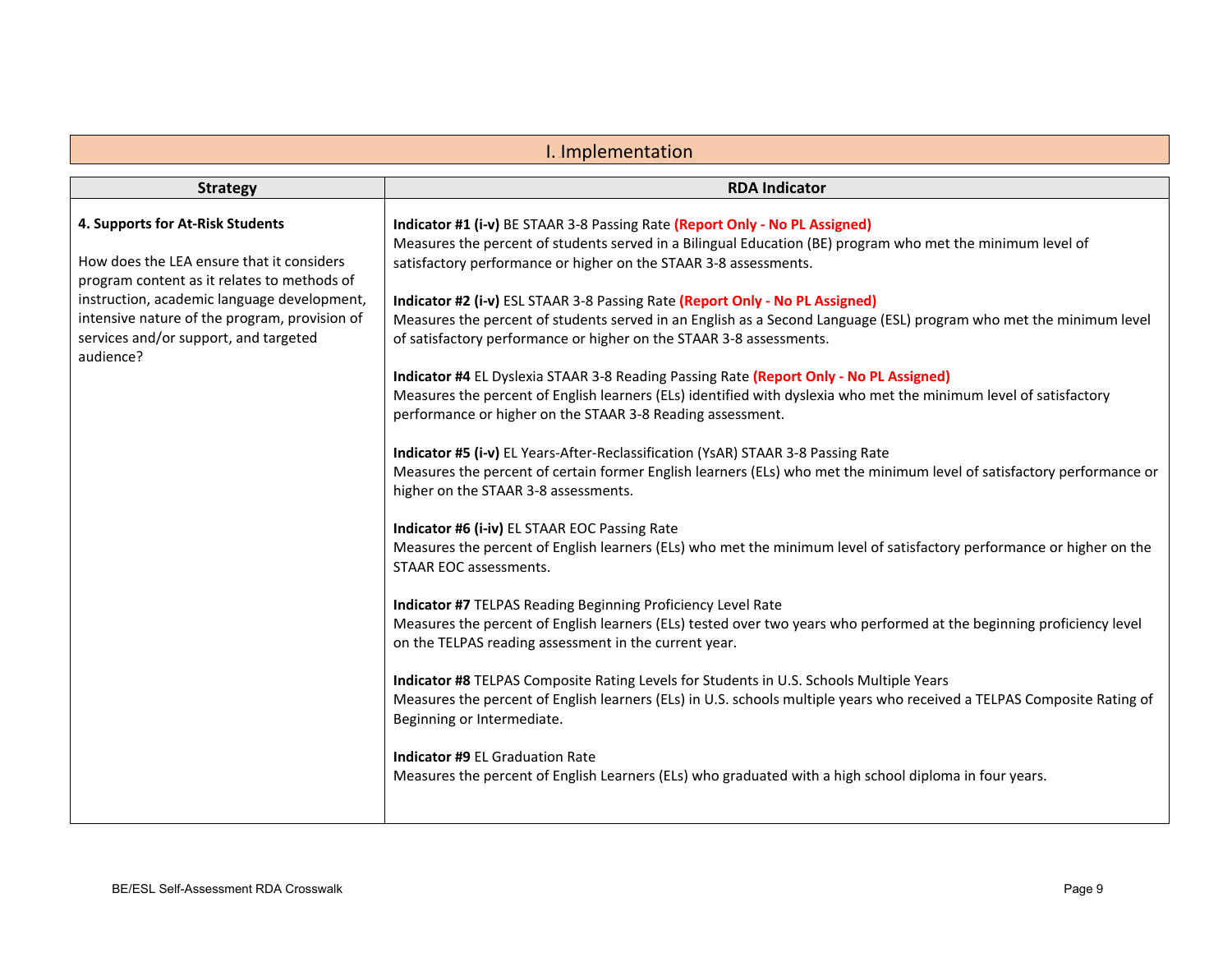| Data Source:                                          | <b>Indicator #10 EL Annual Dropout Rate (Grades 7-12)</b>                                             |
|-------------------------------------------------------|-------------------------------------------------------------------------------------------------------|
| <b>Technical Assistance:</b>                          | Measures the percent of English learners (ELs) in Grades 7-12 who dropped out in a given school year. |
| <b>Target:</b> As determined through the RDA          |                                                                                                       |
| 19 TAC §89.1210. Program Content and<br><b>Design</b> |                                                                                                       |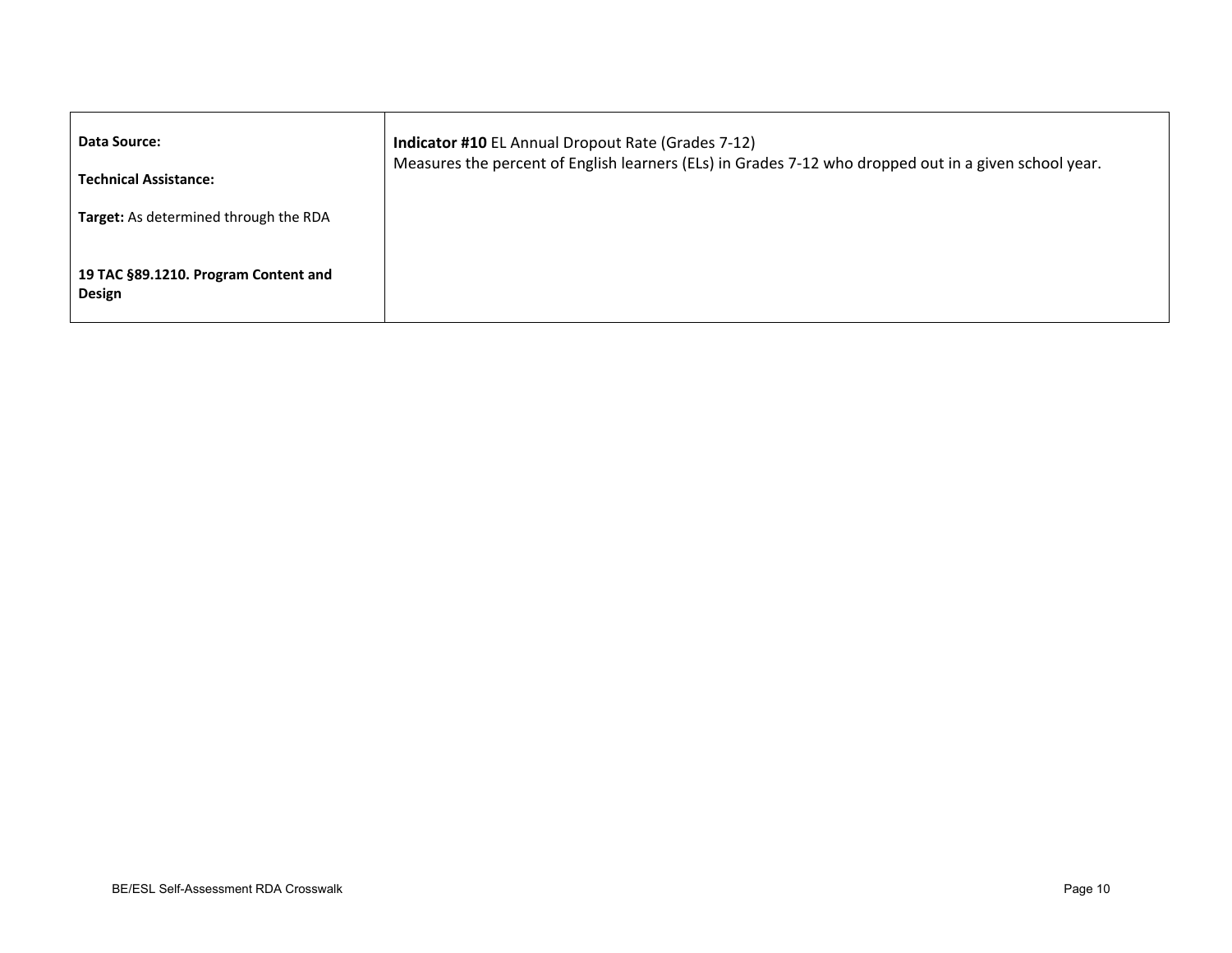<span id="page-10-0"></span>

| I. Implementation                                                                                                                                                                         |                                                                                                                                                                                                                                                                                                                                                                                                                                                                                                                                                                                                                                                                                                                                                                                                                                                                                                                                                                                                                                                                                                           |  |  |
|-------------------------------------------------------------------------------------------------------------------------------------------------------------------------------------------|-----------------------------------------------------------------------------------------------------------------------------------------------------------------------------------------------------------------------------------------------------------------------------------------------------------------------------------------------------------------------------------------------------------------------------------------------------------------------------------------------------------------------------------------------------------------------------------------------------------------------------------------------------------------------------------------------------------------------------------------------------------------------------------------------------------------------------------------------------------------------------------------------------------------------------------------------------------------------------------------------------------------------------------------------------------------------------------------------------------|--|--|
| <b>Strategy</b>                                                                                                                                                                           | <b>RDA Indicator</b>                                                                                                                                                                                                                                                                                                                                                                                                                                                                                                                                                                                                                                                                                                                                                                                                                                                                                                                                                                                                                                                                                      |  |  |
| 5. Implementation of ELPS<br>Does the LEA ensure that a system is in place<br>to verify the quality of the LEA's curriculum in<br>all subjects and its consistent use on all<br>campuses? | Indicator #1 (i-v) BE STAAR 3-8 Passing Rate (Report Only - No PL Assigned)<br>Measures the percent of students served in a Bilingual Education (BE) program who met the minimum level of<br>satisfactory performance or higher on the STAAR 3-8 assessments.<br>Indicator #2 (i-v) ESL STAAR 3-8 Passing Rate (Report Only - No PL Assigned)<br>Measures the percent of students served in an English as a Second Language (ESL) program who met the minimum level<br>of satisfactory performance or higher on the STAAR 3-8 assessments.<br>Indicator #3 (i-v) EL (Not Served in BE/ESL) STAAR 3-8 Passing Rate (Report Only - No PL Assigned)<br>Measures the percent of English learners (ELs) not served in a BE or ESL program who met the minimum level of<br>satisfactory performance or higher on the STAAR 3-8 assessments.<br>Indicator #6 (i-iv) EL STAAR EOC Passing Rate<br>Measures the percent of English learners (ELs) who met the minimum level of satisfactory performance or higher on the<br>STAAR EOC assessments.<br>Indicator #7 TELPAS Reading Beginning Proficiency Level Rate |  |  |
| <b>Data Source:</b>                                                                                                                                                                       | Measures the percent of English learners (ELs) tested over two years who performed at the beginning proficiency level<br>on the TELPAS reading assessment in the current year.                                                                                                                                                                                                                                                                                                                                                                                                                                                                                                                                                                                                                                                                                                                                                                                                                                                                                                                            |  |  |
| <b>Technical Assistance:</b><br>Target: As determined through the RDA                                                                                                                     | Indicator #8 TELPAS Composite Rating Levels for Students in U.S. Schools Multiple Years<br>Measures the percent of English learners (ELs) in U.S. schools multiple years who received a TELPAS Composite Rating of<br>Beginning or Intermediate.                                                                                                                                                                                                                                                                                                                                                                                                                                                                                                                                                                                                                                                                                                                                                                                                                                                          |  |  |
| 19 TAC §89.1210. Program Content and<br>Design<br>19 TAC §74.4(b) English Language Proficiency<br><b>Standards</b>                                                                        |                                                                                                                                                                                                                                                                                                                                                                                                                                                                                                                                                                                                                                                                                                                                                                                                                                                                                                                                                                                                                                                                                                           |  |  |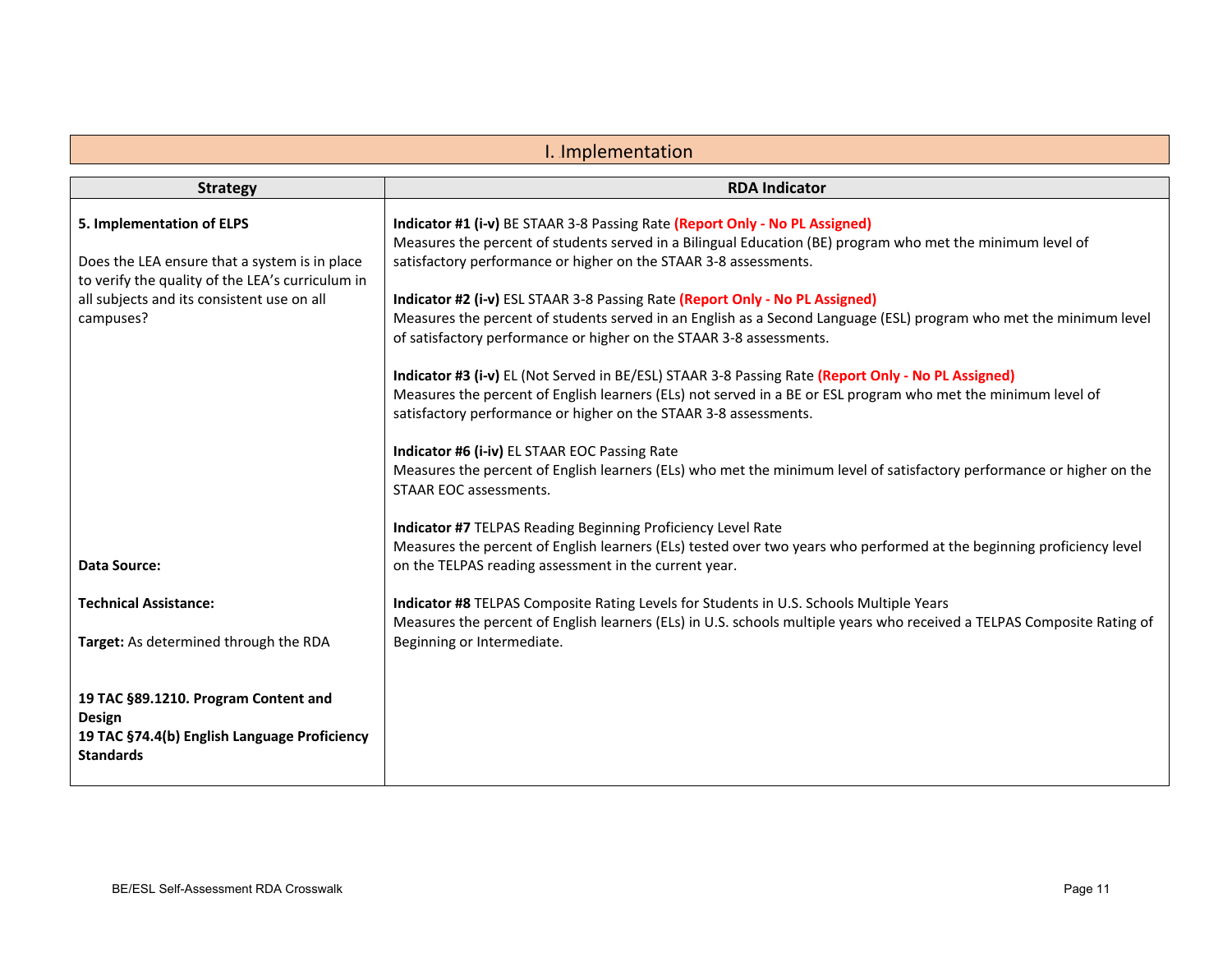<span id="page-11-0"></span>

| Implementation<br>ı.                                                                                                                                                                                    |                                                                                                                                                                                                                                                                                                                                                                                                                                                                                                                                                                                                                                                                                                                                                                                                                                                                                                                                                                                                                                                                                                                                                                                                                                                      |  |  |  |
|---------------------------------------------------------------------------------------------------------------------------------------------------------------------------------------------------------|------------------------------------------------------------------------------------------------------------------------------------------------------------------------------------------------------------------------------------------------------------------------------------------------------------------------------------------------------------------------------------------------------------------------------------------------------------------------------------------------------------------------------------------------------------------------------------------------------------------------------------------------------------------------------------------------------------------------------------------------------------------------------------------------------------------------------------------------------------------------------------------------------------------------------------------------------------------------------------------------------------------------------------------------------------------------------------------------------------------------------------------------------------------------------------------------------------------------------------------------------|--|--|--|
| <b>Strategy</b>                                                                                                                                                                                         | <b>RDA Indicator</b>                                                                                                                                                                                                                                                                                                                                                                                                                                                                                                                                                                                                                                                                                                                                                                                                                                                                                                                                                                                                                                                                                                                                                                                                                                 |  |  |  |
| <b>6. Instructional Placement</b><br>How does the LEA confirm that data driven<br>processes are used to ensure each emergent<br>bilingual student is placed in an appropriate<br>instructional setting? | Indicator #1 (i-v) BE STAAR 3-8 Passing Rate (Report Only - No PL Assigned)<br>Measures the percent of students served in a Bilingual Education (BE) program who met the minimum level of<br>satisfactory performance or higher on the STAAR 3-8 assessments.<br>Indicator #2 (i-v) ESL STAAR 3-8 Passing Rate (Report Only - No PL Assigned)<br>Measures the percent of students served in an English as a Second Language (ESL) program who met the minimum level<br>of satisfactory performance or higher on the STAAR 3-8 assessments.<br>Indicator #6 (i-iv) EL STAAR EOC Passing Rate<br>Measures the percent of English learners (ELs) who met the minimum level of satisfactory performance or higher on the<br>STAAR EOC assessments.<br>Indicator #7 TELPAS Reading Beginning Proficiency Level Rate<br>Measures the percent of English learners (ELs) tested over two years who performed at the beginning proficiency level<br>on the TELPAS reading assessment in the current year.<br>Indicator #8 TELPAS Composite Rating Levels for Students in U.S. Schools Multiple Years<br>Measures the percent of English learners (ELs) in U.S. schools multiple years who received a TELPAS Composite Rating of<br>Beginning or Intermediate. |  |  |  |
| <b>Data Source:</b>                                                                                                                                                                                     |                                                                                                                                                                                                                                                                                                                                                                                                                                                                                                                                                                                                                                                                                                                                                                                                                                                                                                                                                                                                                                                                                                                                                                                                                                                      |  |  |  |
| <b>Technical Assistance:</b>                                                                                                                                                                            |                                                                                                                                                                                                                                                                                                                                                                                                                                                                                                                                                                                                                                                                                                                                                                                                                                                                                                                                                                                                                                                                                                                                                                                                                                                      |  |  |  |
| Target: As determined through the RDA                                                                                                                                                                   |                                                                                                                                                                                                                                                                                                                                                                                                                                                                                                                                                                                                                                                                                                                                                                                                                                                                                                                                                                                                                                                                                                                                                                                                                                                      |  |  |  |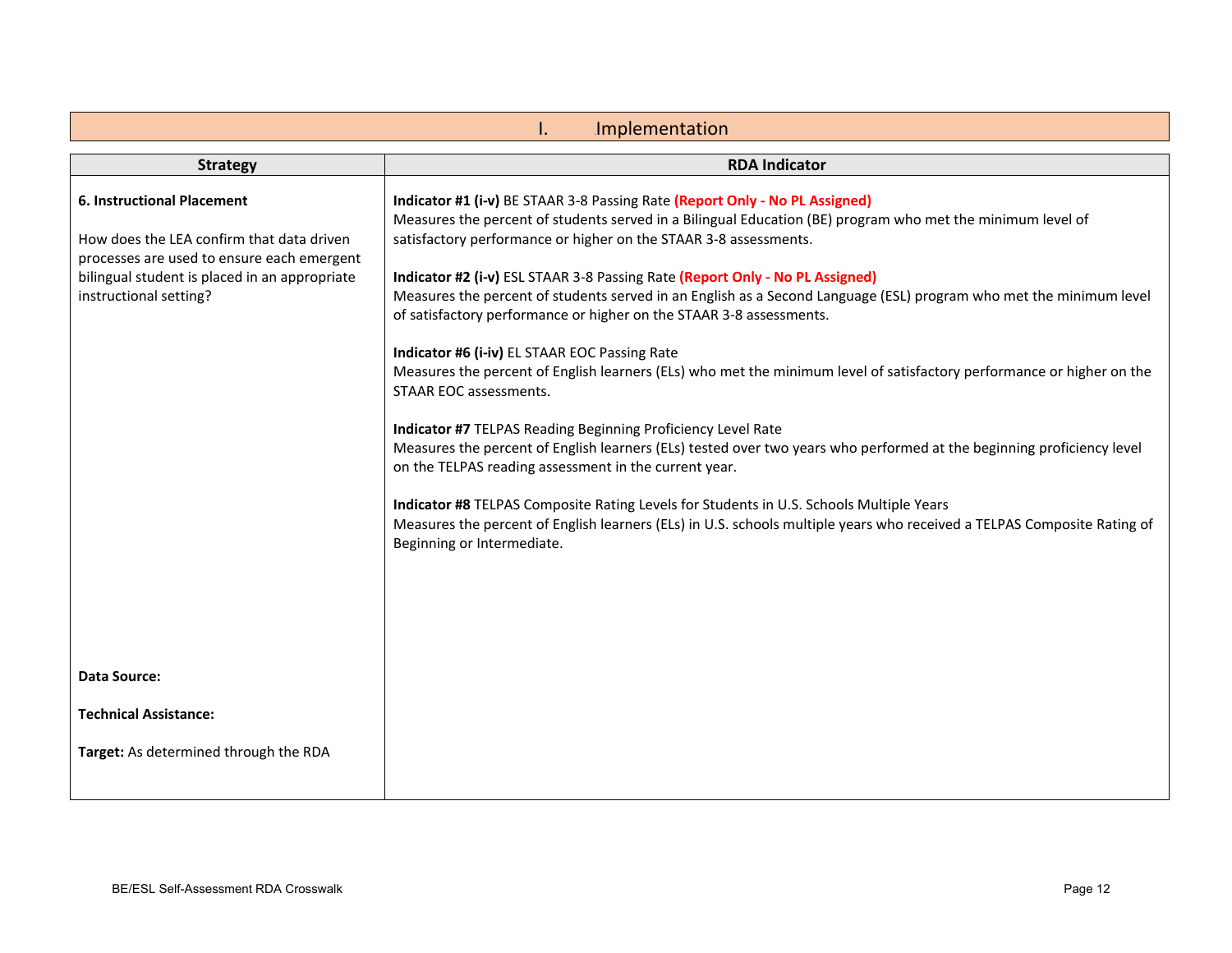<span id="page-12-0"></span>

| Implementation<br>I.                                                                                                         |                      |  |  |
|------------------------------------------------------------------------------------------------------------------------------|----------------------|--|--|
| <b>Strategy</b>                                                                                                              | <b>RDA Indicator</b> |  |  |
| 7. Instructional Materials                                                                                                   |                      |  |  |
| How does the LEA ensure that it acquires and<br>allocates instructional materials for BE/ESL<br>programs in a timely manner? |                      |  |  |
|                                                                                                                              |                      |  |  |
|                                                                                                                              |                      |  |  |
|                                                                                                                              |                      |  |  |
|                                                                                                                              |                      |  |  |
| <b>Data Source:</b>                                                                                                          |                      |  |  |
| <b>Technical Assistance:</b><br>Target: As determined through the RDA                                                        |                      |  |  |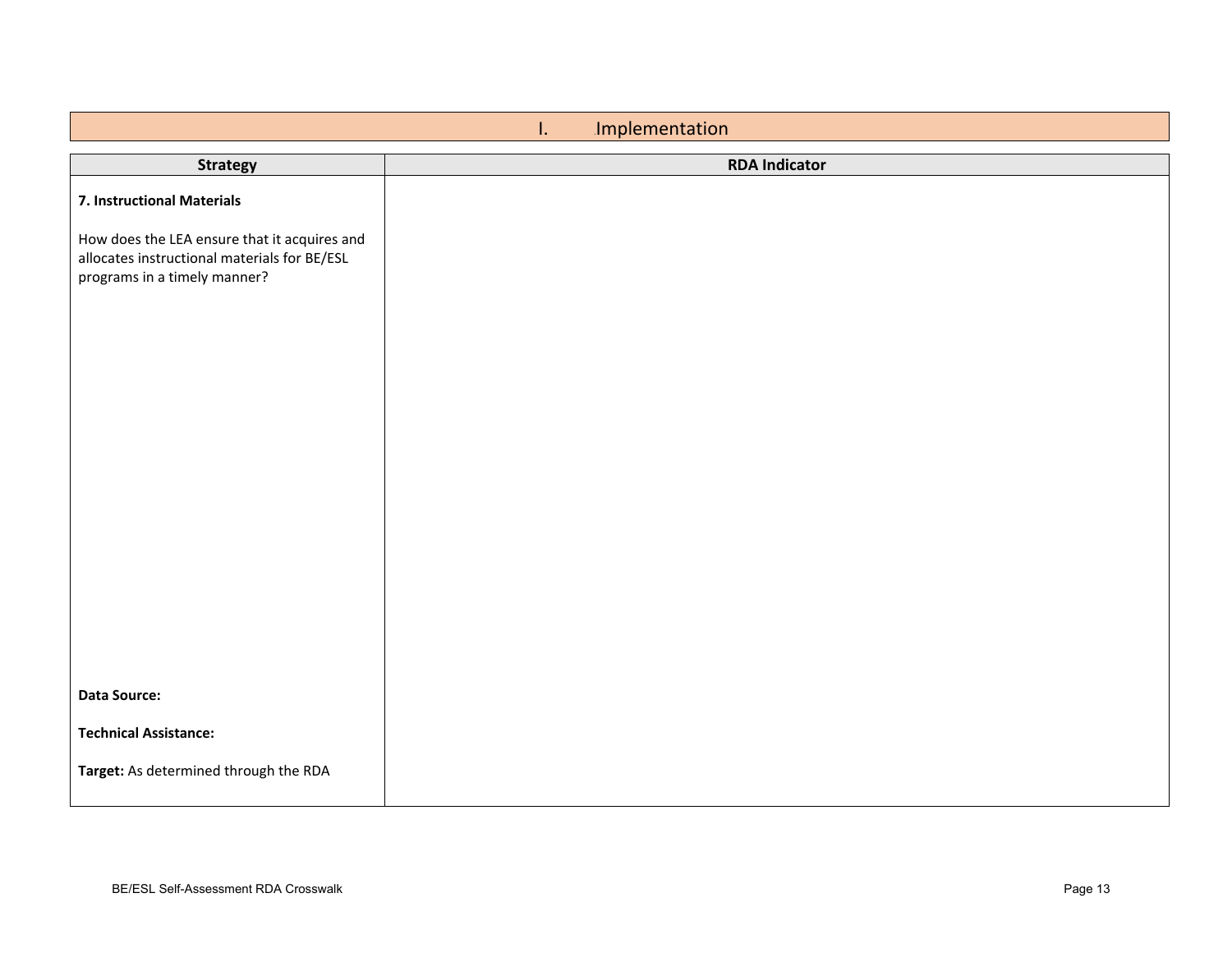<span id="page-13-0"></span>

| Implementation<br>I.                                                                                                                                                                 |                                                                                                                                                                                                                                                                                                                                                                                                                                                                                                                                                                                                                                                                                                                                                                                                                                                                                                                                                                                                                                                                                                                                                                                                                                                                                                                                                                                                                                                                                                                                                                                                                                                                                                                                                                                                                                                                                                                                                                                                                                                                                    |  |  |  |
|--------------------------------------------------------------------------------------------------------------------------------------------------------------------------------------|------------------------------------------------------------------------------------------------------------------------------------------------------------------------------------------------------------------------------------------------------------------------------------------------------------------------------------------------------------------------------------------------------------------------------------------------------------------------------------------------------------------------------------------------------------------------------------------------------------------------------------------------------------------------------------------------------------------------------------------------------------------------------------------------------------------------------------------------------------------------------------------------------------------------------------------------------------------------------------------------------------------------------------------------------------------------------------------------------------------------------------------------------------------------------------------------------------------------------------------------------------------------------------------------------------------------------------------------------------------------------------------------------------------------------------------------------------------------------------------------------------------------------------------------------------------------------------------------------------------------------------------------------------------------------------------------------------------------------------------------------------------------------------------------------------------------------------------------------------------------------------------------------------------------------------------------------------------------------------------------------------------------------------------------------------------------------------|--|--|--|
| <b>Strategy</b>                                                                                                                                                                      | <b>RDA Indicator</b>                                                                                                                                                                                                                                                                                                                                                                                                                                                                                                                                                                                                                                                                                                                                                                                                                                                                                                                                                                                                                                                                                                                                                                                                                                                                                                                                                                                                                                                                                                                                                                                                                                                                                                                                                                                                                                                                                                                                                                                                                                                               |  |  |  |
| 8. Planning, Monitoring, and Support<br>How does the LEA ensure that the support<br>services needed by emergent bilingual<br>students are determined, monitored, and<br>implemented? | Indicator #1 (i-v) BE STAAR 3-8 Passing Rate (Report Only - No PL Assigned)<br>Measures the percent of students served in a Bilingual Education (BE) program who met the minimum level of<br>satisfactory performance or higher on the STAAR 3-8 assessments.<br>Indicator #2 (i-v) ESL STAAR 3-8 Passing Rate (Report Only - No PL Assigned)<br>Measures the percent of students served in an English as a Second Language (ESL) program who met the minimum level<br>of satisfactory performance or higher on the STAAR 3-8 assessments.<br>Indicator #3 (i-v) EL (Not Served in BE/ESL) STAAR 3-8 Passing Rate (Report Only - No PL Assigned)<br>Measures the percent of English learners (ELs) not served in a BE or ESL program who met the minimum level of<br>satisfactory performance or higher on the STAAR 3-8 assessments.<br>Indicator #4 EL Dyslexia STAAR 3-8 Reading Passing Rate (Report Only - No PL Assigned)<br>Measures the percent of English learners (ELs) identified with dyslexia who met the minimum level of satisfactory<br>performance or higher on the STAAR 3-8 Reading assessment.<br>Indicator #5 (i-v) EL Years-After-Reclassification (YsAR) STAAR 3-8 Passing Rate<br>Measures the percent of certain former English learners (ELs) who met the minimum level of satisfactory performance or<br>higher on the STAAR 3-8 assessments.<br>Indicator #6 (i-iv) EL STAAR EOC Passing Rate<br>Measures the percent of English learners (ELs) who met the minimum level of satisfactory performance or higher on the<br>STAAR EOC assessments.<br>Indicator #7 TELPAS Reading Beginning Proficiency Level Rate<br>Measures the percent of English learners (ELs) tested over two years who performed at the beginning proficiency level<br>on the TELPAS reading assessment in the current year.<br>Indicator #8 TELPAS Composite Rating Levels for Students in U.S. Schools Multiple Years<br>Measures the percent of English learners (ELs) in U.S. schools multiple years who received a TELPAS Composite Rating of<br>Beginning or Intermediate. |  |  |  |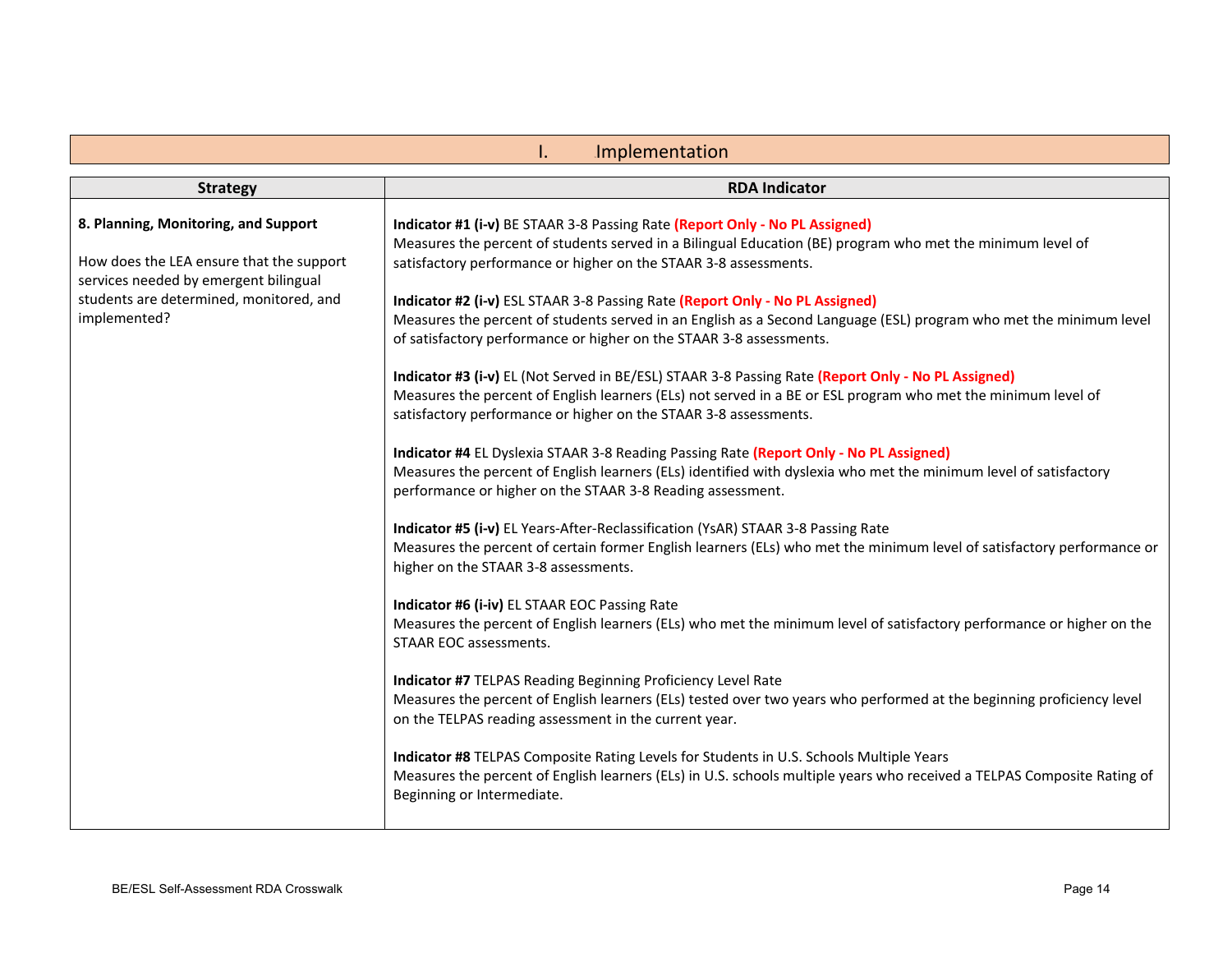|                                              | <b>Indicator #9 EL Graduation Rate</b><br>Measures the percent of English Learners (ELs) who graduated with a high school diploma in four years.                   |
|----------------------------------------------|--------------------------------------------------------------------------------------------------------------------------------------------------------------------|
| Data Source:                                 | <b>Indicator #10 EL Annual Dropout Rate (Grades 7-12)</b><br>Measures the percent of English learners (ELs) in Grades 7-12 who dropped out in a given school year. |
| <b>Technical Assistance:</b>                 | Indicator #11 EL Dyslexia Representation (Ages 6-21) (Report Only - No PL Assigned)                                                                                |
| <b>Target:</b> As determined through the RDA | Measures the difference between the rate of English learners (ELs) identified with dyslexia and the rate of all students<br>identified with dyslexia in the LEA.   |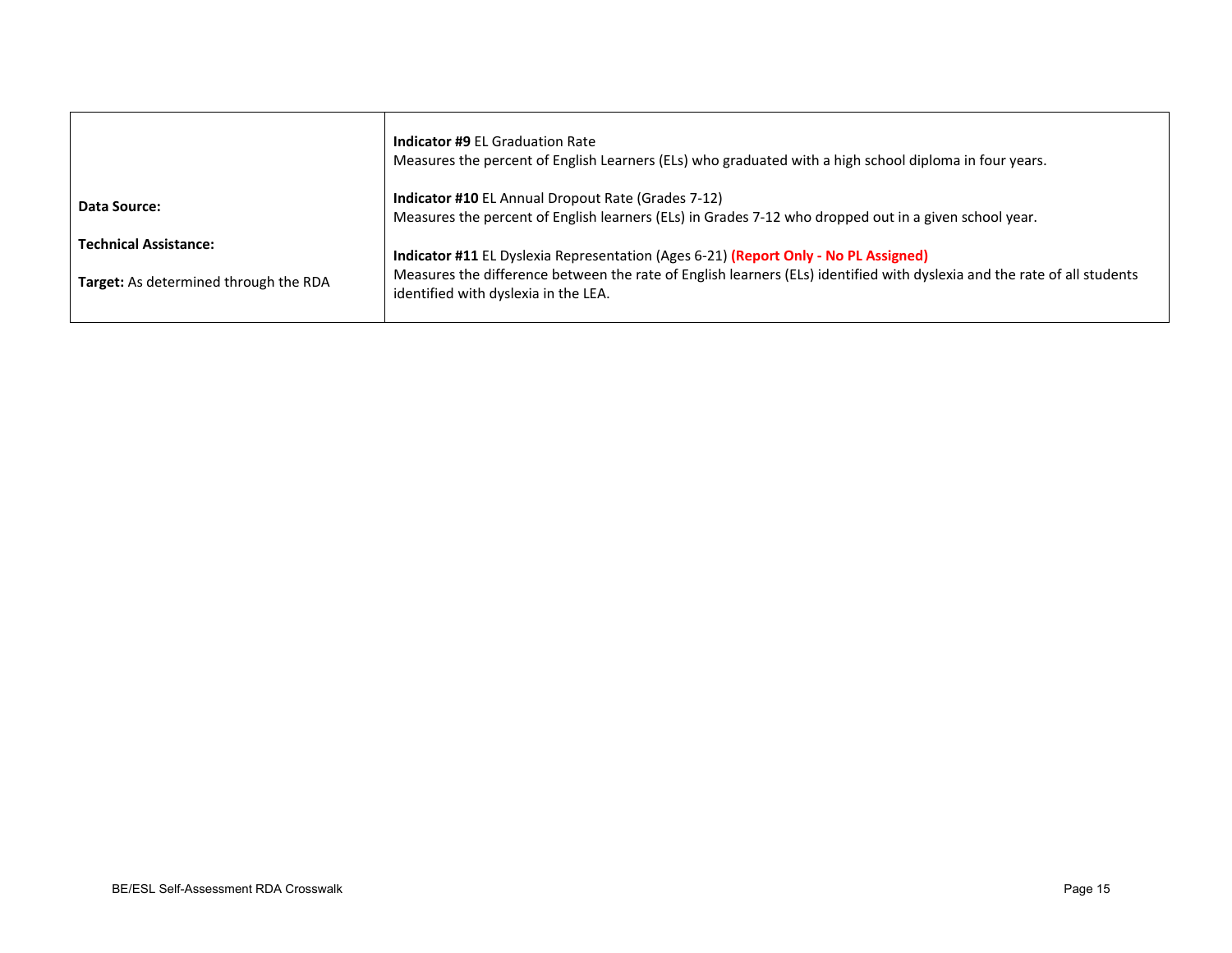<span id="page-15-0"></span>

| I. Implementation                                                                                              |                      |
|----------------------------------------------------------------------------------------------------------------|----------------------|
| <b>Strategy</b>                                                                                                | <b>RDA Indicator</b> |
| 9. Acquisition and Retention of Staff                                                                          |                      |
| How does the LEA ensure that it recruits<br>and retains appropriately certified<br>bilingual and ESL teachers? |                      |
| <b>Data Source:</b>                                                                                            |                      |
| <b>Technical Assistance:</b>                                                                                   |                      |
| Target: As determined through the RDA                                                                          |                      |
| 19 TAC §89.1205. Required Bilingual<br><b>Education and English as a Second Language</b><br>Programs           |                      |
| 19 TAC §89.1207. Bilingual Education<br><b>Exceptions and English as a Second Language</b><br><b>Waivers</b>   |                      |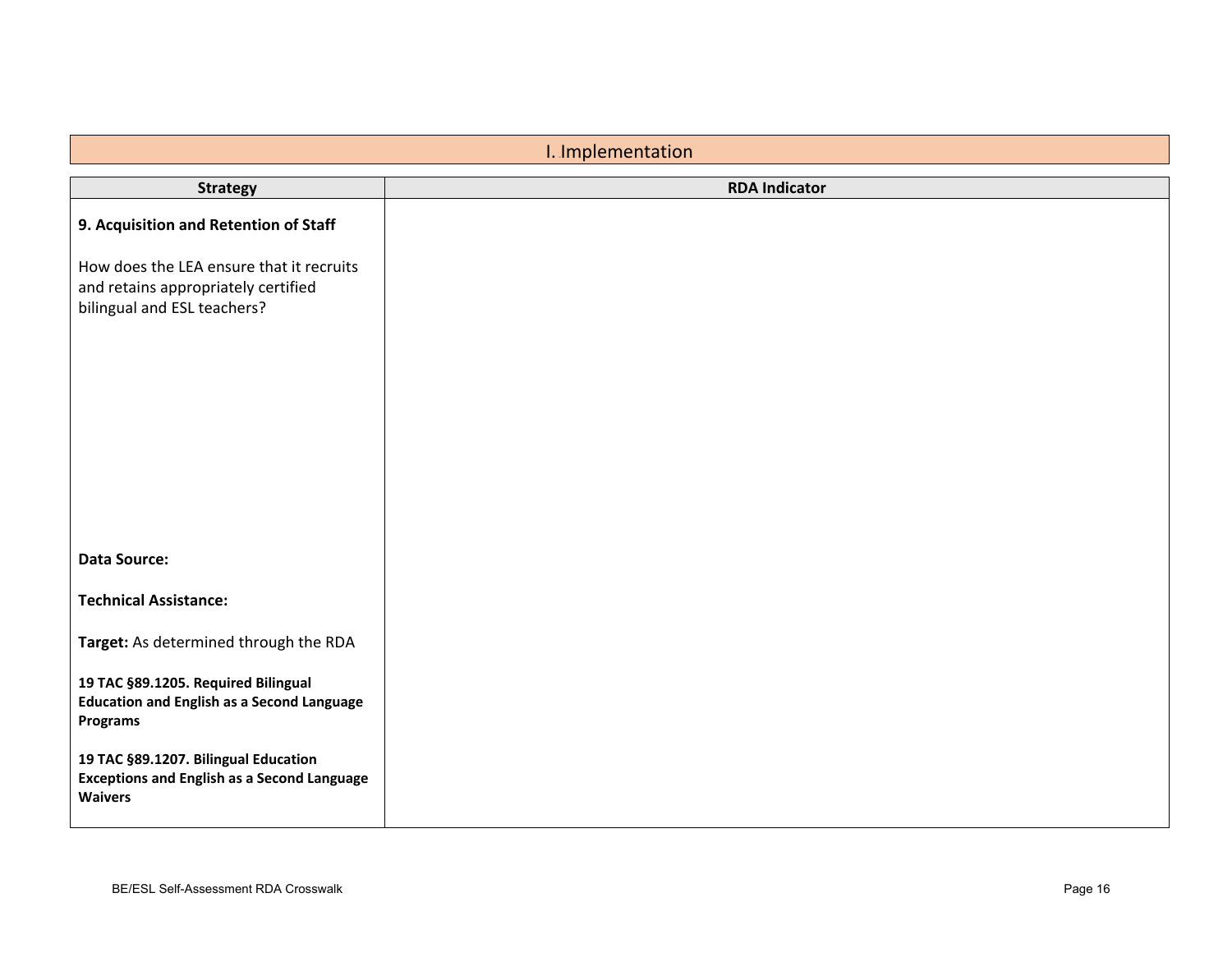<span id="page-16-0"></span>

| I. Implementation                                                                                            |                                                                                                                                                                                                                                                                           |
|--------------------------------------------------------------------------------------------------------------|---------------------------------------------------------------------------------------------------------------------------------------------------------------------------------------------------------------------------------------------------------------------------|
| <b>Strategy</b>                                                                                              | <b>RDA Indicator</b>                                                                                                                                                                                                                                                      |
| 10. Staff Development Needs Assessments<br>How does the LEA ensure that it conducts                          | Indicator #1 (i-v) BE STAAR 3-8 Passing Rate (Report Only - No PL Assigned)<br>Measures the percent of students served in a Bilingual Education (BE) program who met the minimum level of<br>satisfactory performance or higher on the STAAR 3-8 assessments.             |
| needs assessments for professional<br>development activities?                                                | Indicator #2 (i-v) ESL STAAR 3-8 Passing Rate (Report Only - No PL Assigned)<br>Measures the percent of students served in an English as a Second Language (ESL) program who met the minimum level<br>of satisfactory performance or higher on the STAAR 3-8 assessments. |
|                                                                                                              | Indicator #4 EL Dyslexia STAAR 3-8 Reading Passing Rate (Report Only - No PL Assigned)<br>Measures the percent of English learners (ELs) identified with dyslexia who met the minimum level of satisfactory<br>performance or higher on the STAAR 3-8 Reading assessment. |
|                                                                                                              | Indicator #6 (i-iv) EL STAAR EOC Passing Rate<br>Measures the percent of English learners (ELs) who met the minimum level of satisfactory performance or higher on the<br>STAAR EOC assessments.                                                                          |
| <b>Data Source:</b>                                                                                          | Indicator #7 TELPAS Reading Beginning Proficiency Level Rate<br>Measures the percent of English learners (ELs) tested over two years who performed at the beginning proficiency level<br>on the TELPAS reading assessment in the current year.                            |
| <b>Technical Assistance:</b><br>Target: As determined through the RDA                                        | Indicator #8 TELPAS Composite Rating Levels for Students in U.S. Schools Multiple Years<br>Measures the percent of English learners (ELs) in U.S. schools multiple years who received a TELPAS Composite Rating of                                                        |
| 19 TAC §89.1205. Required Bilingual                                                                          | Beginning or Intermediate.                                                                                                                                                                                                                                                |
| <b>Education and English as a Second Language</b><br><b>Programs</b>                                         |                                                                                                                                                                                                                                                                           |
| 19 TAC §89.1207. Bilingual Education<br><b>Exceptions and English as a Second Language</b><br><b>Waivers</b> |                                                                                                                                                                                                                                                                           |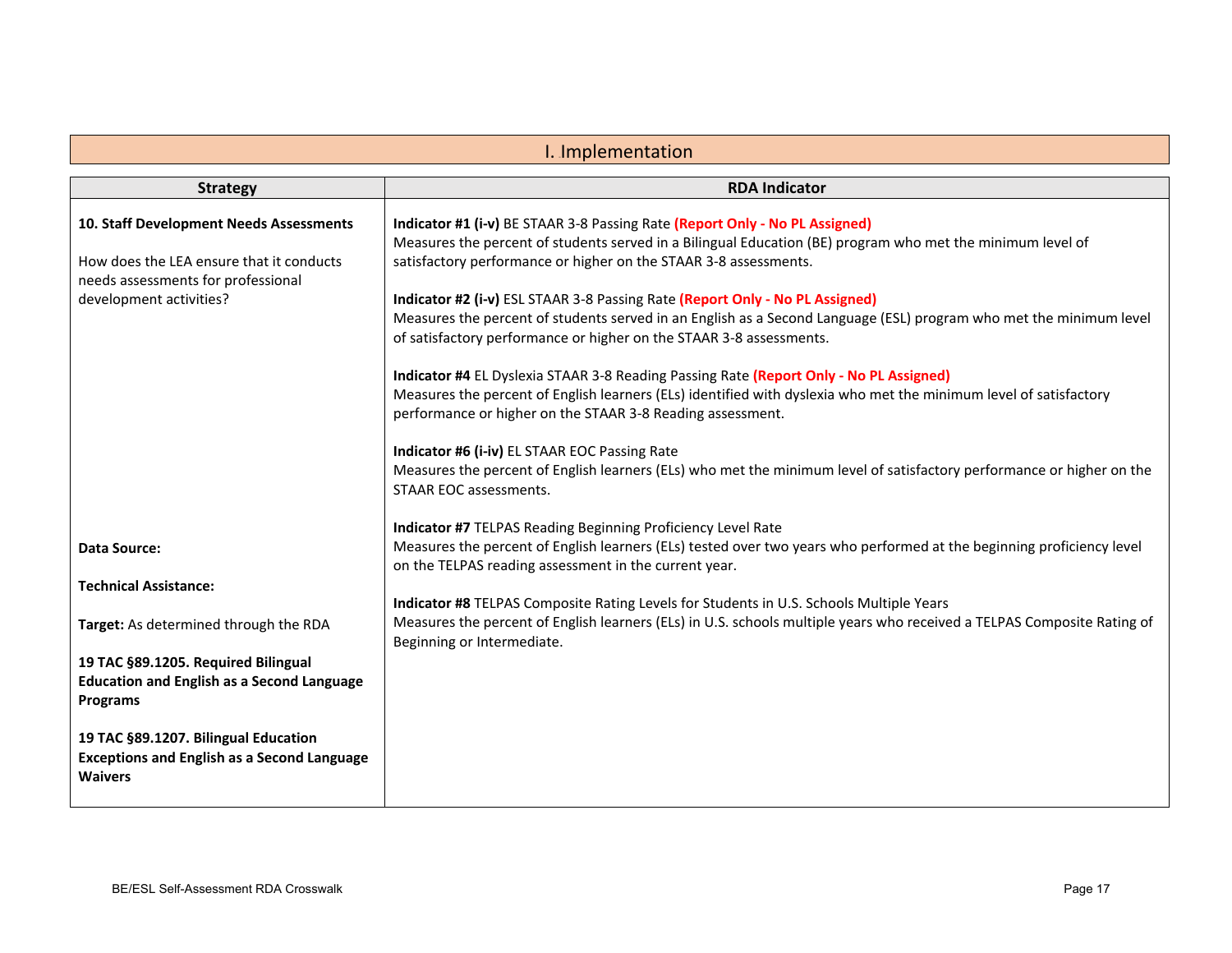<span id="page-17-0"></span>

| I. Implementation                                                                                                                                                                  |                                                                                                                                                                                                                                                                                                                                                                                                                                                                                                                                                                                                                                                                                                                                                                                                                                                                                                                                                                                                                                                                                                                                                                                                                                                                                                                                                                                                                                                                                                                                                                                                                                                                                                                                                                                                                                                                                                                                                                                                                                                                                    |
|------------------------------------------------------------------------------------------------------------------------------------------------------------------------------------|------------------------------------------------------------------------------------------------------------------------------------------------------------------------------------------------------------------------------------------------------------------------------------------------------------------------------------------------------------------------------------------------------------------------------------------------------------------------------------------------------------------------------------------------------------------------------------------------------------------------------------------------------------------------------------------------------------------------------------------------------------------------------------------------------------------------------------------------------------------------------------------------------------------------------------------------------------------------------------------------------------------------------------------------------------------------------------------------------------------------------------------------------------------------------------------------------------------------------------------------------------------------------------------------------------------------------------------------------------------------------------------------------------------------------------------------------------------------------------------------------------------------------------------------------------------------------------------------------------------------------------------------------------------------------------------------------------------------------------------------------------------------------------------------------------------------------------------------------------------------------------------------------------------------------------------------------------------------------------------------------------------------------------------------------------------------------------|
| <b>Strategy</b>                                                                                                                                                                    | <b>RDA Indicator</b>                                                                                                                                                                                                                                                                                                                                                                                                                                                                                                                                                                                                                                                                                                                                                                                                                                                                                                                                                                                                                                                                                                                                                                                                                                                                                                                                                                                                                                                                                                                                                                                                                                                                                                                                                                                                                                                                                                                                                                                                                                                               |
| 11. Language Proficiency Assessment<br><b>Committee (LPAC)</b><br>How does the LEA ensure that the Language<br>Proficiency Assessment Committee (LPAC) is<br>active and effective? | Indicator #1 (i-v) BE STAAR 3-8 Passing Rate (Report Only - No PL Assigned)<br>Measures the percent of students served in a Bilingual Education (BE) program who met the minimum level of<br>satisfactory performance or higher on the STAAR 3-8 assessments.<br>Indicator #2 (i-v) ESL STAAR 3-8 Passing Rate (Report Only - No PL Assigned)<br>Measures the percent of students served in an English as a Second Language (ESL) program who met the minimum level<br>of satisfactory performance or higher on the STAAR 3-8 assessments.<br>Indicator #3 (i-v) EL (Not Served in BE/ESL) STAAR 3-8 Passing Rate (Report Only - No PL Assigned)<br>Measures the percent of English learners (ELs) not served in a BE or ESL program who met the minimum level of<br>satisfactory performance or higher on the STAAR 3-8 assessments.<br>Indicator #4 EL Dyslexia STAAR 3-8 Reading Passing Rate (Report Only - No PL Assigned)<br>Measures the percent of English learners (ELs) identified with dyslexia who met the minimum level of satisfactory<br>performance or higher on the STAAR 3-8 Reading assessment.<br>Indicator #5 (i-v) EL Years-After-Reclassification (YsAR) STAAR 3-8 Passing Rate<br>Measures the percent of certain former English learners (ELs) who met the minimum level of satisfactory performance or<br>higher on the STAAR 3-8 assessments.<br>Indicator #6 (i-iv) EL STAAR EOC Passing Rate<br>Measures the percent of English learners (ELs) who met the minimum level of satisfactory performance or higher on the<br>STAAR EOC assessments.<br>Indicator #7 TELPAS Reading Beginning Proficiency Level Rate<br>Measures the percent of English learners (ELs) tested over two years who performed at the beginning proficiency level<br>on the TELPAS reading assessment in the current year.<br>Indicator #8 TELPAS Composite Rating Levels for Students in U.S. Schools Multiple Years<br>Measures the percent of English learners (ELs) in U.S. schools multiple years who received a TELPAS Composite Rating of<br>Beginning or Intermediate. |
|                                                                                                                                                                                    |                                                                                                                                                                                                                                                                                                                                                                                                                                                                                                                                                                                                                                                                                                                                                                                                                                                                                                                                                                                                                                                                                                                                                                                                                                                                                                                                                                                                                                                                                                                                                                                                                                                                                                                                                                                                                                                                                                                                                                                                                                                                                    |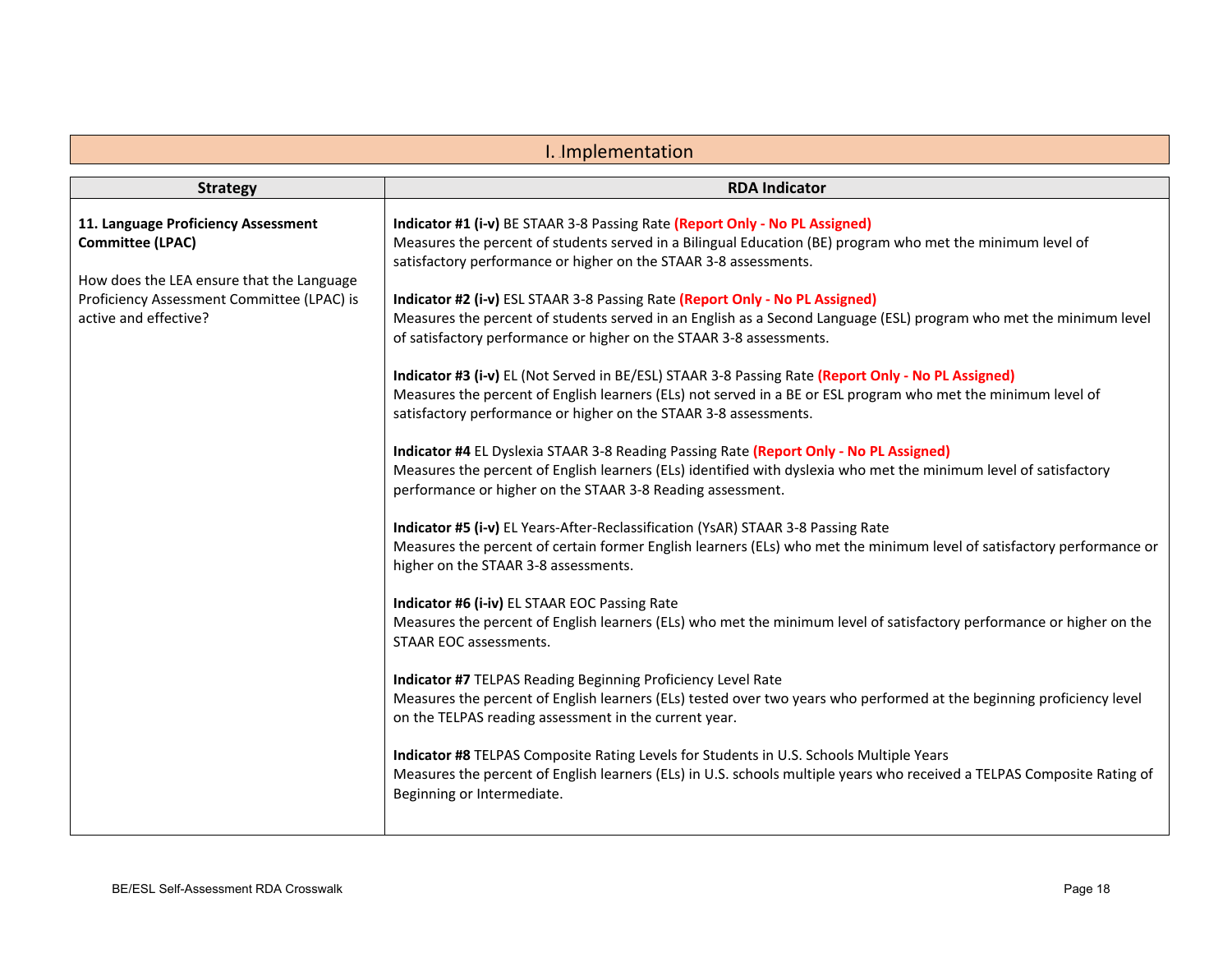| Data Source:                                  | <b>Indicator #9 EL Graduation Rate</b><br>Measures the percent of English Learners (ELs) who graduated with a high school diploma in four years.                 |
|-----------------------------------------------|------------------------------------------------------------------------------------------------------------------------------------------------------------------|
| <b>Technical Assistance:</b>                  |                                                                                                                                                                  |
|                                               | <b>Indicator #10 EL Annual Dropout Rate (Grades 7-12)</b>                                                                                                        |
| <b>Target:</b> As determined through the RDA  | Measures the percent of English learners (ELs) in Grades 7-12 who dropped out in a given school year.                                                            |
| 19 TAC §89.1220. Language Proficiency         | Indicator #11 EL Dyslexia Representation (Ages 6-21) (Report Only - No PL Assigned)                                                                              |
| <b>Assessment Committee</b>                   | Measures the difference between the rate of English learners (ELs) identified with dyslexia and the rate of all students<br>identified with dyslexia in the LEA. |
| 19 TAC §89.1266 Testing and Classification of |                                                                                                                                                                  |
| <b>Students</b>                               |                                                                                                                                                                  |
|                                               |                                                                                                                                                                  |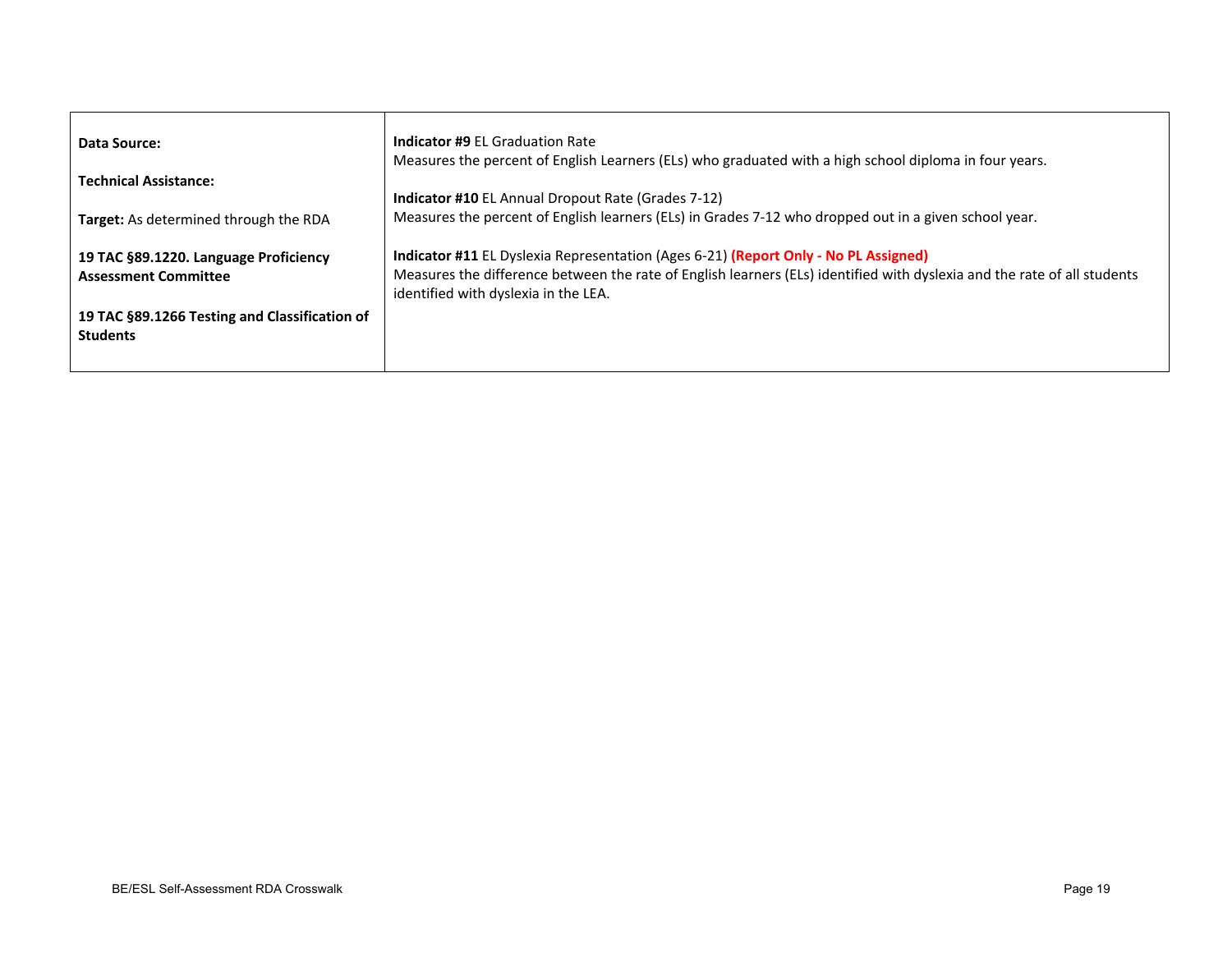<span id="page-19-0"></span>

| I. Implementation                                                                                                            |                      |
|------------------------------------------------------------------------------------------------------------------------------|----------------------|
| <b>Strategy</b>                                                                                                              | <b>RDA Indicator</b> |
| 12. Home Language Survey (HLS)                                                                                               |                      |
| How does the LEA ensure that Home Language<br>Survey (HLS) procedures are in place in the LEA<br>and effectively maintained? |                      |
| Data Source:                                                                                                                 |                      |
|                                                                                                                              |                      |
| <b>Technical Assistance:</b>                                                                                                 |                      |
| Target: As determined through the RDA                                                                                        |                      |
| 19 TAC §89.1215. Home Language Survey                                                                                        |                      |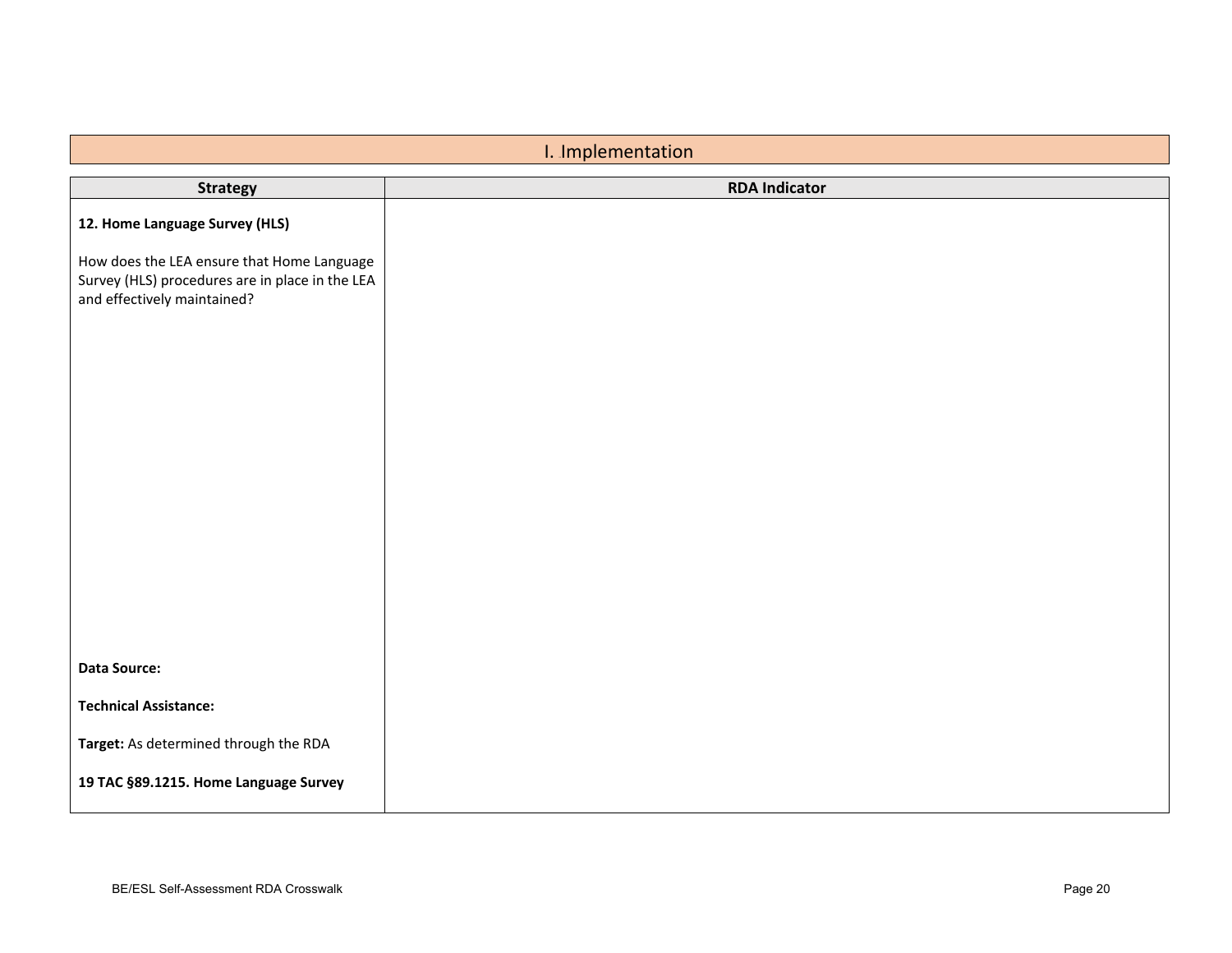<span id="page-20-0"></span>

| I. Implementation                                                                                                                                                                                                                                                                                       |                                                                                                                                                                                                                                                                                                                                                                                                                                                                                                                                                                                                                                                                                                                                                           |
|---------------------------------------------------------------------------------------------------------------------------------------------------------------------------------------------------------------------------------------------------------------------------------------------------------|-----------------------------------------------------------------------------------------------------------------------------------------------------------------------------------------------------------------------------------------------------------------------------------------------------------------------------------------------------------------------------------------------------------------------------------------------------------------------------------------------------------------------------------------------------------------------------------------------------------------------------------------------------------------------------------------------------------------------------------------------------------|
| <b>Strategy</b>                                                                                                                                                                                                                                                                                         | <b>RDA Indicator</b>                                                                                                                                                                                                                                                                                                                                                                                                                                                                                                                                                                                                                                                                                                                                      |
| 13. DLI Program Evaluation<br>Does the LEA ensure that it evaluates its dual<br>language immersion (DLI) program at least<br>annually by collecting a full range of data to<br>determine program effectiveness to ensure<br>student academic success and report findings<br>as required by TEC §29.062? | Indicator #1 (i-v) BE STAAR 3-8 Passing Rate (Report Only - No PL Assigned)<br>Measures the percent of students served in a Bilingual Education (BE) program who met the minimum level of satisfactory<br>performance or higher on the STAAR 3-8 assessments.<br>Indicator #2 (i-v) ESL STAAR 3-8 Passing Rate (Report Only - No PL Assigned)<br>Measures the percent of students served in an English as a Second Language (ESL) program who met the minimum level of<br>satisfactory performance or higher on the STAAR 3-8 assessments.<br>Indicator #4 EL Dyslexia STAAR 3-8 Reading Passing Rate (Report Only - No PL Assigned)<br>Measures the percent of English learners (ELs) identified with dyslexia who met the minimum level of satisfactory |
| <b>Data Source:</b>                                                                                                                                                                                                                                                                                     | performance or higher on the STAAR 3-8 Reading assessment.<br>Indicator #6 (i-iv) EL STAAR EOC Passing Rate<br>Measures the percent of English learners (ELs) who met the minimum level of satisfactory performance or higher on the<br>STAAR EOC assessments.                                                                                                                                                                                                                                                                                                                                                                                                                                                                                            |
| <b>Technical Assistance:</b><br>Target: As determined through the RDA                                                                                                                                                                                                                                   | Indicator #7 TELPAS Reading Beginning Proficiency Level Rate<br>Measures the percent of English learners (ELs) tested over two years who performed at the beginning proficiency level on<br>the TELPAS reading assessment in the current year.                                                                                                                                                                                                                                                                                                                                                                                                                                                                                                            |
|                                                                                                                                                                                                                                                                                                         | Indicator #8 TELPAS Composite Rating Levels for Students in U.S. Schools Multiple Years<br>Measures the percent of English learners (ELs) in U.S. schools multiple years who received a TELPAS Composite Rating of<br>Beginning or Intermediate.                                                                                                                                                                                                                                                                                                                                                                                                                                                                                                          |
| 19 TAC §89.1265 - Evaluation                                                                                                                                                                                                                                                                            | Indicator #9 EL Graduation Rate<br>Measures the percent of English Learners (ELs) who graduated with a high school diploma in four years.                                                                                                                                                                                                                                                                                                                                                                                                                                                                                                                                                                                                                 |
| 19 TAC §89.1227 - Minimum Requirements<br>for Dual Language Immersion Program Model<br>19 TAC §89.1228 - Two-Way Dual Language<br><b>Immersion Program Model Implementation</b>                                                                                                                         | Indicator #10 EL Annual Dropout Rate (Grades 7-12)<br>Measures the percent of English learners (ELs) in Grades 7-12 who dropped out in a given school year.                                                                                                                                                                                                                                                                                                                                                                                                                                                                                                                                                                                               |
|                                                                                                                                                                                                                                                                                                         |                                                                                                                                                                                                                                                                                                                                                                                                                                                                                                                                                                                                                                                                                                                                                           |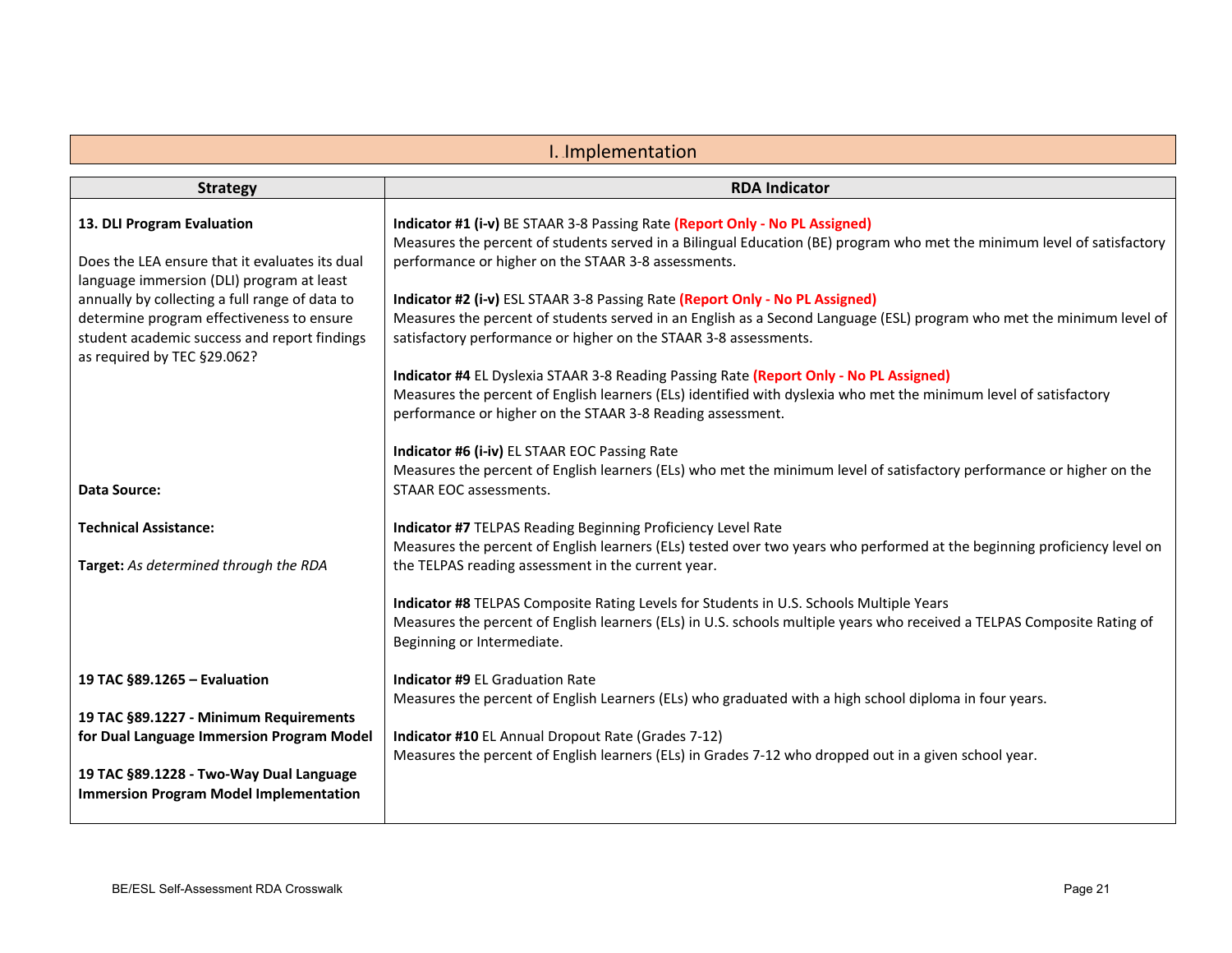### I. Implementation

<span id="page-21-0"></span>

| <b>Strategy</b>                                                                                                             | <b>RDA Indicator</b>                                                                                                                                                                                                                             |
|-----------------------------------------------------------------------------------------------------------------------------|--------------------------------------------------------------------------------------------------------------------------------------------------------------------------------------------------------------------------------------------------|
|                                                                                                                             |                                                                                                                                                                                                                                                  |
| 14. ESL Program Evaluation                                                                                                  | Indicator #1 (i-v) BE STAAR 3-8 Passing Rate (Report Only - No PL Assigned)<br>Measures the percent of students served in a Bilingual Education (BE) program who met the minimum level of satisfactory                                           |
| Does the LEA ensure that it evaluates its<br>English as Second Language (ESL) program at                                    | performance or higher on the STAAR 3-8 assessments.                                                                                                                                                                                              |
| least annually by collecting a full range of data                                                                           | Indicator #2 (i-v) ESL STAAR 3-8 Passing Rate (Report Only - No PL Assigned)                                                                                                                                                                     |
| to determine program effectiveness to ensure<br>student academic success and report findings<br>as required by TEC §29.062? | Measures the percent of students served in an English as a Second Language (ESL) program who met the minimum level of<br>satisfactory performance or higher on the STAAR 3-8 assessments.                                                        |
|                                                                                                                             | Indicator #4 EL Dyslexia STAAR 3-8 Reading Passing Rate (Report Only - No PL Assigned)                                                                                                                                                           |
|                                                                                                                             | Measures the percent of English learners (ELs) identified with dyslexia who met the minimum level of satisfactory<br>performance or higher on the STAAR 3-8 Reading assessment.                                                                  |
|                                                                                                                             | Indicator #6 (i-iv) EL STAAR EOC Passing Rate                                                                                                                                                                                                    |
|                                                                                                                             | Measures the percent of English learners (ELs) who met the minimum level of satisfactory performance or higher on the<br>STAAR EOC assessments.                                                                                                  |
|                                                                                                                             | Indicator #7 TELPAS Reading Beginning Proficiency Level Rate                                                                                                                                                                                     |
|                                                                                                                             | Measures the percent of English learners (ELs) tested over two years who performed at the beginning proficiency level on<br>the TELPAS reading assessment in the current year.                                                                   |
| <b>Data Source:</b>                                                                                                         |                                                                                                                                                                                                                                                  |
| <b>Technical Assistance:</b>                                                                                                | Indicator #8 TELPAS Composite Rating Levels for Students in U.S. Schools Multiple Years<br>Measures the percent of English learners (ELs) in U.S. schools multiple years who received a TELPAS Composite Rating of<br>Beginning or Intermediate. |
| Target: As determined through the RDA                                                                                       |                                                                                                                                                                                                                                                  |
|                                                                                                                             | <b>Indicator #9 EL Graduation Rate</b>                                                                                                                                                                                                           |
| 19 TAC §89.1265 - Evaluation                                                                                                | Measures the percent of English Learners (ELs) who graduated with a high school diploma in four years.                                                                                                                                           |
|                                                                                                                             | Indicator #10 EL Annual Dropout Rate (Grades 7-12)                                                                                                                                                                                               |
| 19 TAC §89.1210 (d) - Program Content and<br>Design.                                                                        | Measures the percent of English learners (ELs) in Grades 7-12 who dropped out in a given school year.                                                                                                                                            |
|                                                                                                                             |                                                                                                                                                                                                                                                  |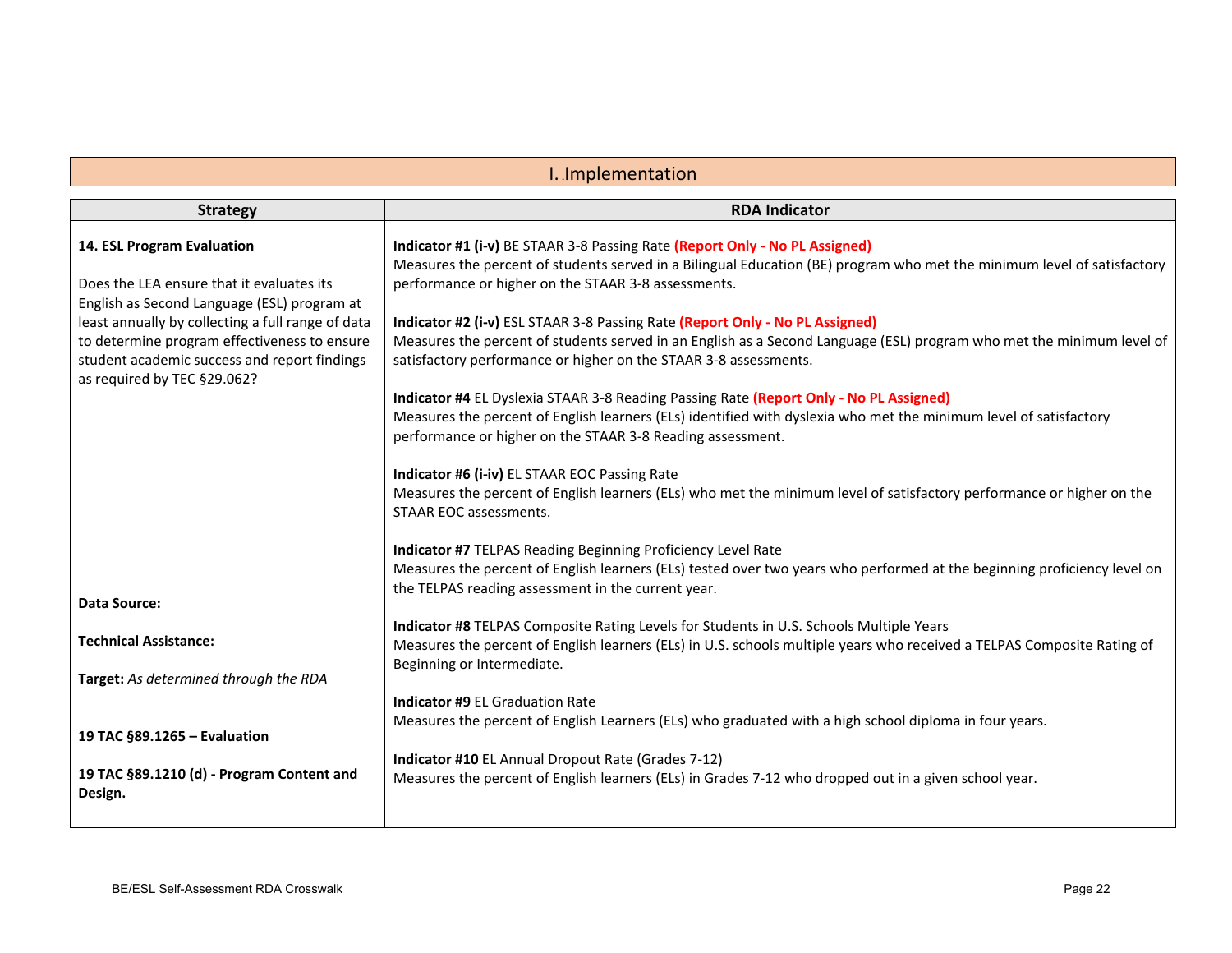#### I. Implementation

<span id="page-22-0"></span>

| <b>Strategy</b>                                                                                   | <b>RDA Indicator</b>                                                                                                                                                           |
|---------------------------------------------------------------------------------------------------|--------------------------------------------------------------------------------------------------------------------------------------------------------------------------------|
|                                                                                                   |                                                                                                                                                                                |
| 15. Transitional Bilingual Education                                                              | Indicator #1 (i-v) BE STAAR 3-8 Passing Rate (Report Only - No PL Assigned)                                                                                                    |
|                                                                                                   | Measures the percent of students served in a Bilingual Education (BE) program who met the minimum level of<br>satisfactory performance or higher on the STAAR 3-8 assessments. |
| Does the LEA ensure that it offers an early exit,<br>late exit, or transitional bilingual program |                                                                                                                                                                                |
| model in which identified emergent bilingual                                                      | Indicator #2 (i-v) ESL STAAR 3-8 Passing Rate (Report Only - No PL Assigned)                                                                                                   |
| students are served in both English and                                                           | Measures the percent of students served in an English as a Second Language (ESL) program who met the minimum level                                                             |
| another language and are prepared to meet                                                         | of satisfactory performance or higher on the STAAR 3-8 assessments.                                                                                                            |
| reclassification criteria to be successful as                                                     |                                                                                                                                                                                |
| required by 19 TAC §89.1210(c)(1)?                                                                | Indicator #4 EL Dyslexia STAAR 3-8 Reading Passing Rate (Report Only - No PL Assigned)                                                                                         |
|                                                                                                   | Measures the percent of English learners (ELs) identified with dyslexia who met the minimum level of satisfactory                                                              |
|                                                                                                   | performance or higher on the STAAR 3-8 Reading assessment.                                                                                                                     |
|                                                                                                   | Indicator #6 (i-iv) EL STAAR EOC Passing Rate                                                                                                                                  |
|                                                                                                   | Measures the percent of English learners (ELs) who met the minimum level of satisfactory performance or higher on the                                                          |
|                                                                                                   | STAAR EOC assessments.                                                                                                                                                         |
|                                                                                                   |                                                                                                                                                                                |
|                                                                                                   | Indicator #7 TELPAS Reading Beginning Proficiency Level Rate                                                                                                                   |
| Data Source:                                                                                      | Measures the percent of English learners (ELs) tested over two years who performed at the beginning proficiency level                                                          |
|                                                                                                   | on the TELPAS reading assessment in the current year.                                                                                                                          |
| <b>Technical Assistance:</b>                                                                      | Indicator #8 TELPAS Composite Rating Levels for Students in U.S. Schools Multiple Years                                                                                        |
|                                                                                                   | Measures the percent of English learners (ELs) in U.S. schools multiple years who received a TELPAS Composite Rating of                                                        |
| <b>Target:</b> As determined through the RDA                                                      | Beginning or Intermediate.                                                                                                                                                     |
|                                                                                                   |                                                                                                                                                                                |
| 19 TAC §89.1210 - Program Content and                                                             | <b>Indicator #9 EL Graduation Rate</b>                                                                                                                                         |
| <b>Design</b>                                                                                     | Measures the percent of English Learners (ELs) who graduated with a high school diploma in four years.                                                                         |
|                                                                                                   | Indicator #10 EL Annual Dropout Rate (Grades 7-12)                                                                                                                             |
| 19 TAC §89.1201 - Policy                                                                          | Measures the percent of English learners (ELs) in Grades 7-12 who dropped out in a given school year.                                                                          |
|                                                                                                   |                                                                                                                                                                                |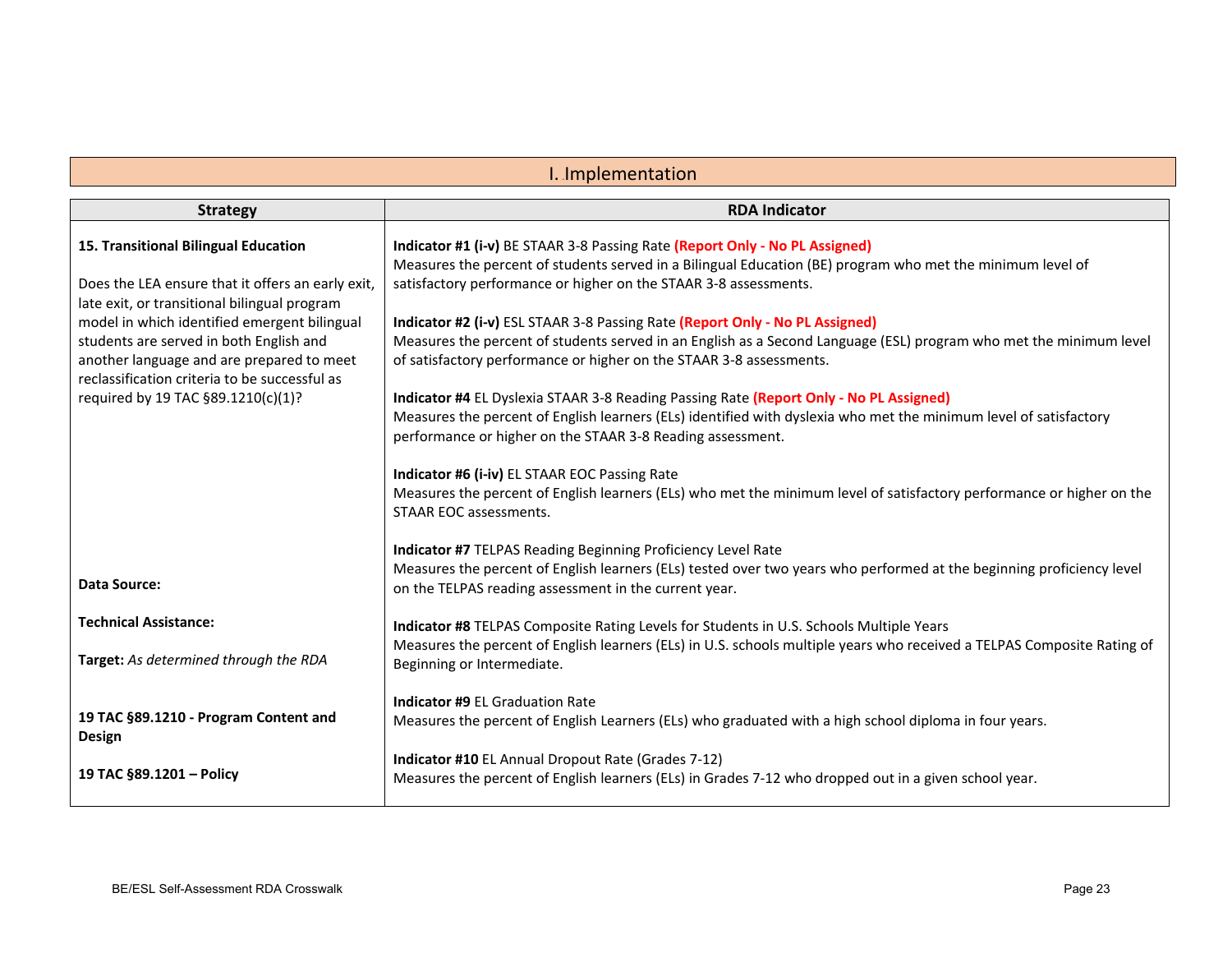<span id="page-23-0"></span>

| II. Student Performance                                                                                                                              |                                                                                                                                                                                                                                                                                                                                                                                                                                                                                                                                                                                                                                                                                                                                                                                                                                                                                                                                                                                                                                                                                                                                                                                                                                                                                                                                                                          |
|------------------------------------------------------------------------------------------------------------------------------------------------------|--------------------------------------------------------------------------------------------------------------------------------------------------------------------------------------------------------------------------------------------------------------------------------------------------------------------------------------------------------------------------------------------------------------------------------------------------------------------------------------------------------------------------------------------------------------------------------------------------------------------------------------------------------------------------------------------------------------------------------------------------------------------------------------------------------------------------------------------------------------------------------------------------------------------------------------------------------------------------------------------------------------------------------------------------------------------------------------------------------------------------------------------------------------------------------------------------------------------------------------------------------------------------------------------------------------------------------------------------------------------------|
| <b>Strategy</b>                                                                                                                                      | <b>RDA Indicator</b>                                                                                                                                                                                                                                                                                                                                                                                                                                                                                                                                                                                                                                                                                                                                                                                                                                                                                                                                                                                                                                                                                                                                                                                                                                                                                                                                                     |
| 1. State Assessment Data Analysis<br>How are identified emergent bilingual students<br>performing in comparison to their general<br>education peers? | Indicator #1 (i-v) BE STAAR 3-8 Passing Rate (Report Only - No PL Assigned)<br>Measures the percent of students served in a Bilingual Education (BE) program who met the minimum level of<br>satisfactory performance or higher on the STAAR 3-8 assessments.<br>Indicator #2 (i-v) ESL STAAR 3-8 Passing Rate (Report Only - No PL Assigned)<br>Measures the percent of students served in an English as a Second Language (ESL) program who met the minimum level<br>of satisfactory performance or higher on the STAAR 3-8 assessments.<br>Indicator #3 (i-v) EL (Not Served in BE/ESL) STAAR 3-8 Passing Rate (Report Only - No PL Assigned)<br>Measures the percent of English learners (ELs) not served in a BE or ESL program who met the minimum level of<br>satisfactory performance or higher on the STAAR 3-8 assessments.<br>Indicator #4 EL Dyslexia STAAR 3-8 Reading Passing Rate (Report Only - No PL Assigned)<br>Measures the percent of English learners (ELs) identified with dyslexia who met the minimum level of satisfactory<br>performance or higher on the STAAR 3-8 Reading assessment.<br>Indicator #5 (i-v) EL Years-After-Reclassification (YSAR) STAAR 3-8 Passing Rate<br>Measures the percent of certain former English learners (ELs) who met the minimum level of satisfactory performance or<br>higher on the STAAR 3-8 assessments. |
| Data Source:<br><b>Technical Assistance:</b>                                                                                                         | Indicator #6 (i-iv) EL STAAR EOC Passing Rate<br>Measures the percent of English learners (ELs) who met the minimum level of satisfactory performance or higher on the<br>STAAR EOC assessments.                                                                                                                                                                                                                                                                                                                                                                                                                                                                                                                                                                                                                                                                                                                                                                                                                                                                                                                                                                                                                                                                                                                                                                         |
| Target: As determined through the RDA                                                                                                                | <b>Indicator #9 EL Graduation Rate</b><br>Measures the percent of English Learners (ELs) who graduated with a high school diploma in four years.                                                                                                                                                                                                                                                                                                                                                                                                                                                                                                                                                                                                                                                                                                                                                                                                                                                                                                                                                                                                                                                                                                                                                                                                                         |
| 19 TAC §89.1226. Testing and Classification of<br>Students, Beginning with School Year 2019-<br>2020                                                 | Indicator #10 EL Annual Dropout Rate (Grades 7-12)<br>Measures the percent of English learners (ELs) in Grades 7-12 who dropped out in a given school year.                                                                                                                                                                                                                                                                                                                                                                                                                                                                                                                                                                                                                                                                                                                                                                                                                                                                                                                                                                                                                                                                                                                                                                                                              |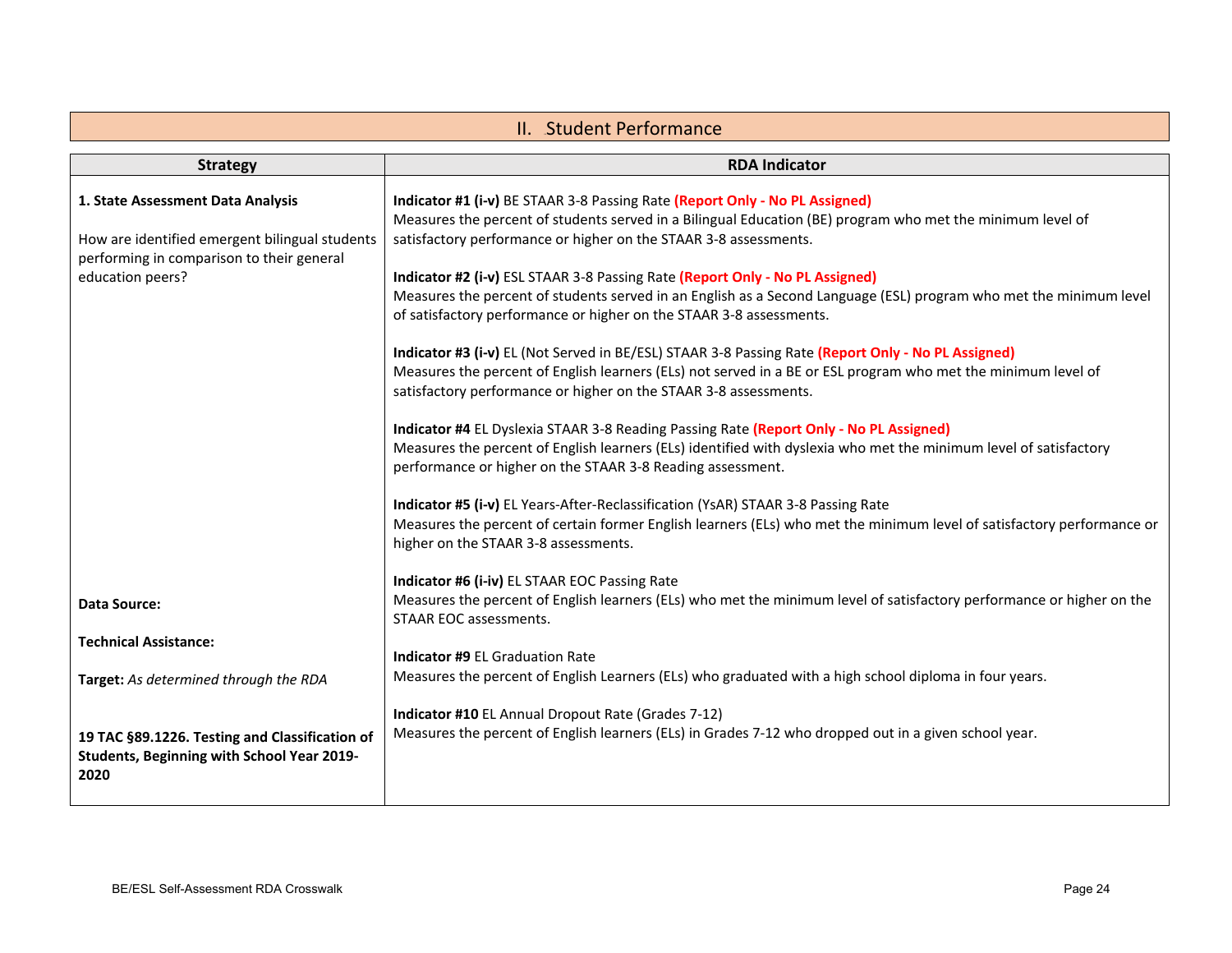<span id="page-24-0"></span>

| II. Student Performance                                                                                                                                                                                                                                                           |                                                                                                                                                                                                                                                                                                                                                                                                                                                                                                                                                                                                                                                                                                                                                                                                                                                                                                                                                                                                                                                                                                                                                                                                                                                                                                                                                                                                                                                                                                                                                                                                                                                                                                                                  |
|-----------------------------------------------------------------------------------------------------------------------------------------------------------------------------------------------------------------------------------------------------------------------------------|----------------------------------------------------------------------------------------------------------------------------------------------------------------------------------------------------------------------------------------------------------------------------------------------------------------------------------------------------------------------------------------------------------------------------------------------------------------------------------------------------------------------------------------------------------------------------------------------------------------------------------------------------------------------------------------------------------------------------------------------------------------------------------------------------------------------------------------------------------------------------------------------------------------------------------------------------------------------------------------------------------------------------------------------------------------------------------------------------------------------------------------------------------------------------------------------------------------------------------------------------------------------------------------------------------------------------------------------------------------------------------------------------------------------------------------------------------------------------------------------------------------------------------------------------------------------------------------------------------------------------------------------------------------------------------------------------------------------------------|
| <b>Strategy</b>                                                                                                                                                                                                                                                                   | <b>RDA Indicator</b>                                                                                                                                                                                                                                                                                                                                                                                                                                                                                                                                                                                                                                                                                                                                                                                                                                                                                                                                                                                                                                                                                                                                                                                                                                                                                                                                                                                                                                                                                                                                                                                                                                                                                                             |
| 2. TEKS Mastery<br>How does the LEA ensure that it has a system<br>in place to assess mastery of the TEKS each<br>grading period and the LEA ensures that this<br>information is used by teachers in instructional<br>decision making specific to emergent bilingual<br>students? | Indicator #1 (i-v) BE STAAR 3-8 Passing Rate (Report Only - No PL Assigned)<br>Measures the percent of students served in a Bilingual Education (BE) program who met the minimum level of<br>satisfactory performance or higher on the STAAR 3-8 assessments.<br>Indicator #2 (i-v) ESL STAAR 3-8 Passing Rate (Report Only - No PL Assigned)<br>Measures the percent of students served in an English as a Second Language (ESL) program who met the minimum level<br>of satisfactory performance or higher on the STAAR 3-8 assessments.<br>Indicator #3 (i-v) EL (Not Served in BE/ESL) STAAR 3-8 Passing Rate (Report Only - No PL Assigned)<br>Measures the percent of English learners (ELs) not served in a BE or ESL program who met the minimum level of<br>satisfactory performance or higher on the STAAR 3-8 assessments.<br>Indicator #4 EL Dyslexia STAAR 3-8 Reading Passing Rate (Report Only - No PL Assigned)<br>Measures the percent of English learners (ELs) identified with dyslexia who met the minimum level of satisfactory<br>performance or higher on the STAAR 3-8 Reading assessment.<br>Indicator #5 (i-v) EL Years-After-Reclassification (YsAR) STAAR 3-8 Passing Rate<br>Measures the percent of certain former English learners (ELs) who met the minimum level of satisfactory performance or<br>higher on the STAAR 3-8 assessments.<br>Indicator #6 (i-iv) EL STAAR EOC Passing Rate<br>Measures the percent of English learners (ELs) who met the minimum level of satisfactory performance or higher on the<br>STAAR EOC assessments.<br><b>Indicator #9 EL Graduation Rate</b><br>Measures the percent of English Learners (ELs) who graduated with a high school diploma in four years. |
| Data Source:<br><b>Technical Assistance:</b>                                                                                                                                                                                                                                      | Indicator #10 EL Annual Dropout Rate (Grades 7-12)<br>Measures the percent of English learners (ELs) in Grades 7-12 who dropped out in a given school year.                                                                                                                                                                                                                                                                                                                                                                                                                                                                                                                                                                                                                                                                                                                                                                                                                                                                                                                                                                                                                                                                                                                                                                                                                                                                                                                                                                                                                                                                                                                                                                      |
| Target: As determined through the RDA                                                                                                                                                                                                                                             |                                                                                                                                                                                                                                                                                                                                                                                                                                                                                                                                                                                                                                                                                                                                                                                                                                                                                                                                                                                                                                                                                                                                                                                                                                                                                                                                                                                                                                                                                                                                                                                                                                                                                                                                  |